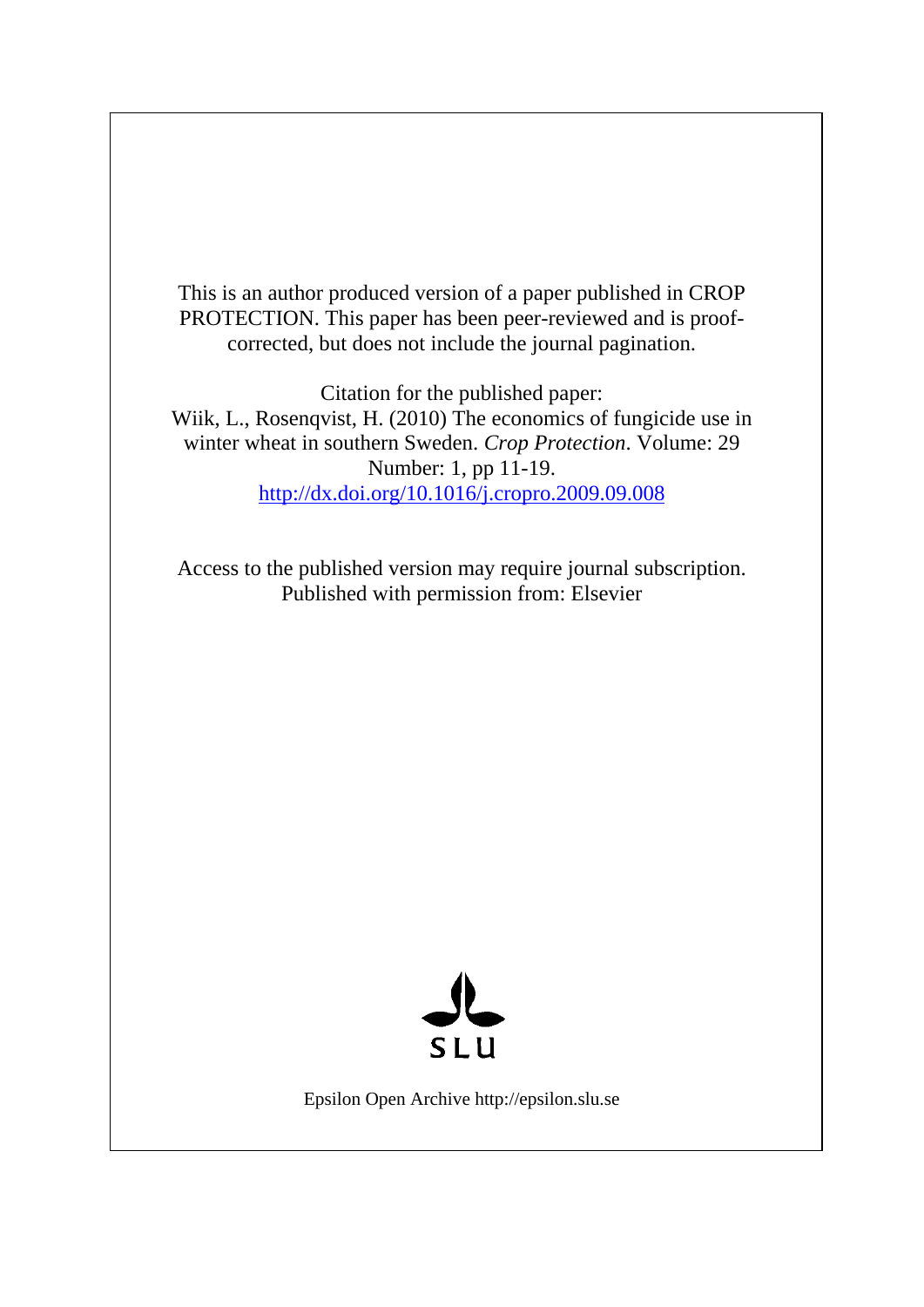## 1 **The economics of fungicide use in winter wheat in southern Sweden**

2 Lars Wiik<sup>a, \*</sup>, Håkan Rosenqvist<sup>b</sup>

4 <sup>a</sup> Swedish University of Agricultural Sciences, Department of Plant Protection Biology, PO

6 <sup>b</sup> Swedish University of Agricultural Sciences, Department of Agriculture – Farming

7 Systems, Technology and Product Quality, PO Box 102, SE-230 53 Alnarp

8

3

#### 9 **Abstract**

10 11 12 13 14 15 16 17 18 19 20 21 22 23 24 25 26 27 In southern Sweden, fungicide treatment of winter wheat is prevalent and recommended almost routinely against leaf blotch diseases. However, yield increases and hence the resulting net returns from fungicide use are highly variable within and between years. These variations raise questions about whether, when and how fungicides should be used. To help answer these questions, a thorough economic evaluation of fungicide use was carried out, based on results from untreated plots and fungicide-treated plots in trials in farmers' fields, 1983-2007. Scenarios with varying grain prices and costs of fungicide treatment were evaluated and examined. Doubling and tripling the grain price led to the largest impact on the net return from fungicide treatment, followed by increasing cost of the fungicide. Other costs were of minor importance. The mean net return from fungicide use was no more than  $12 \text{ } \in \text{ha}^{\text{-1}}$  over the 25 years (2008 grain prices and costs used in calculations). Furthermore, the mean net return was negative in 10 years and less than 50% of the entries were profitable to treat in 11 years. Changes over time and changes in controllable factors (e.g. fungicide and cultivar choice, crop rotation, techniques) and uncontrollable factors (e.g. emerging and new diseases, price relations) influenced the profitability of fungicide use. Fungicide use was in fact more profitable (mean net return 21 compared with  $3 \text{ } \in \text{ha}^{-1}$ ) during the latter part of the period (1995-2007) than in the earlier part (1983-1994). Improved decision support systems in a holistic framework based on sound economics are urgently needed.

<sup>5</sup> Box 102, SE-230 53 Alnarp, \* [Lars.Wiik@ltj.slu.se](mailto:Lars.Wiik@ltj.slu.se)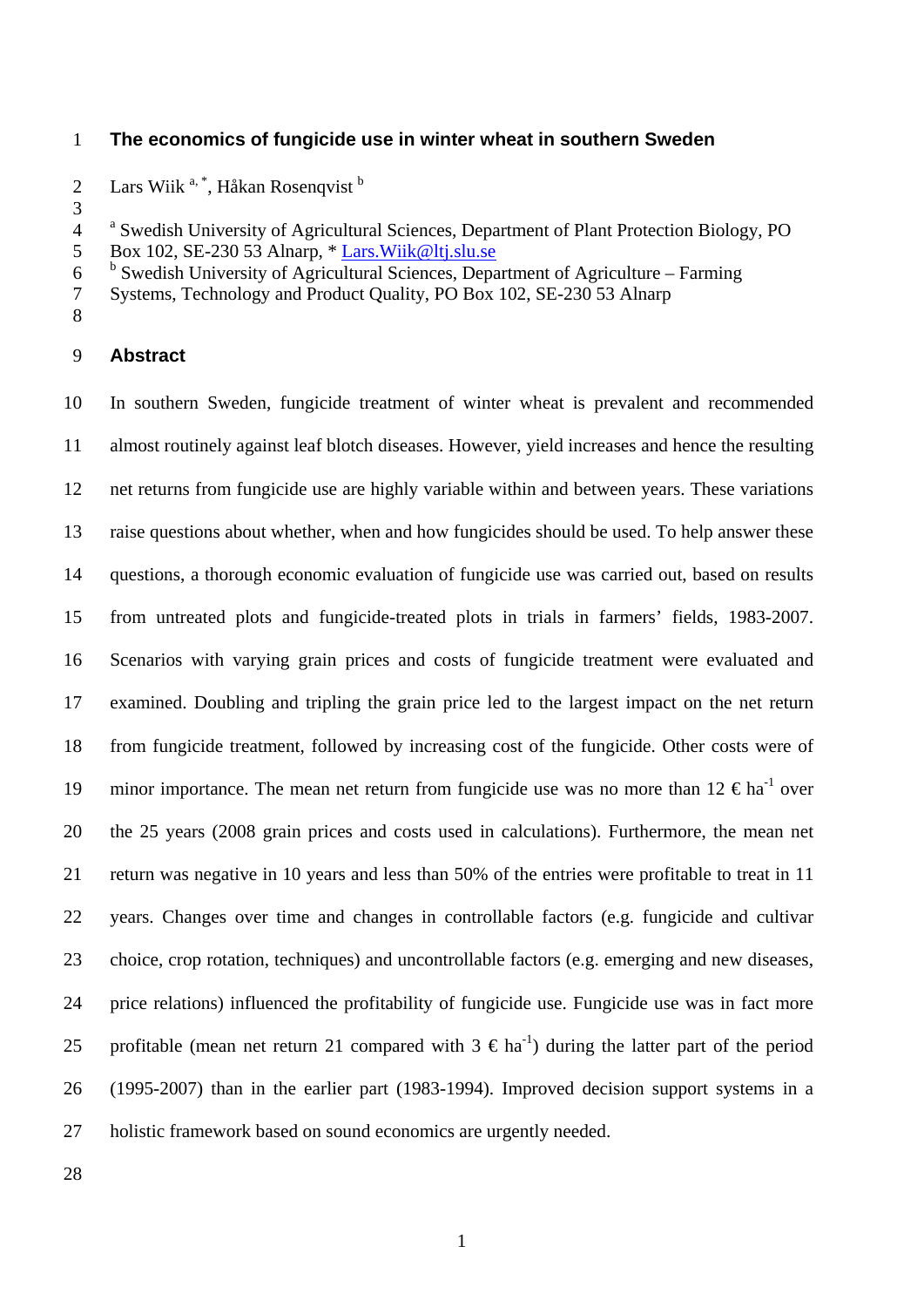**Keywords:** plant disease, net-return, profitability, integrated pest management, *Septoria tritici*. 1 2

3

#### 4 **1. Introduction**

5 6 7 8 9 10 11 12 13 Many important diseases of winter wheat such as Leaf Blotch Diseases (LBDs, including Septoria tritici blotch – the major leaf blotch disease in Sweden, Stagonospora nodorum blotch and tan spot), powdery mildew, brown rust and yellow rust are effectively controlled by fungicides and fungicide use has therefore been a standard procedure in many countries for decades (Cook and Jenkins, 1988; Wiik, 2009). In southern Sweden (Scania), fungicides are used by most farmers in winter wheat, especially against LBDs. According to actual official recommendations: 'With present grain prices fungicide input is most often profitable in the southern and central Sweden, but the optimal dose strongly fluctuates due to differences in disease intensity between years.' (SCB/SJV, 2008; SJV, 2008).

14

15 16 17 18 19 20 21 22 23 24 25 In their review on the economic basis for protection against plant diseases, Ordish and Dufour (1969) declared the economics of diseases to be a somewhat neglected theme. Some years later Carlson and Main (1976) found economic models of biological systems to be too simple compared with the complex nature of such systems. Since then, the economic importance of plant diseases and the net return from control measures have been estimated now and then, (Cook and King, 1984; Zadoks, 1984; Cook and Jenkins, 1988; Priestley and Bayles, 1988; Cooper and Dobson, 2007; Fabre *et al*., 2007). However, in our opinion the subject has still not been studied sufficiently to provide a good base for limitation and optimisation of control measures. Sundell (1980) made a rough estimate of crop losses in agricultural crops in Sweden during the late 1970s and evaluated the possibilities of reducing these losses and the economic consequences of different restrictions. He found host plant resistance to be the most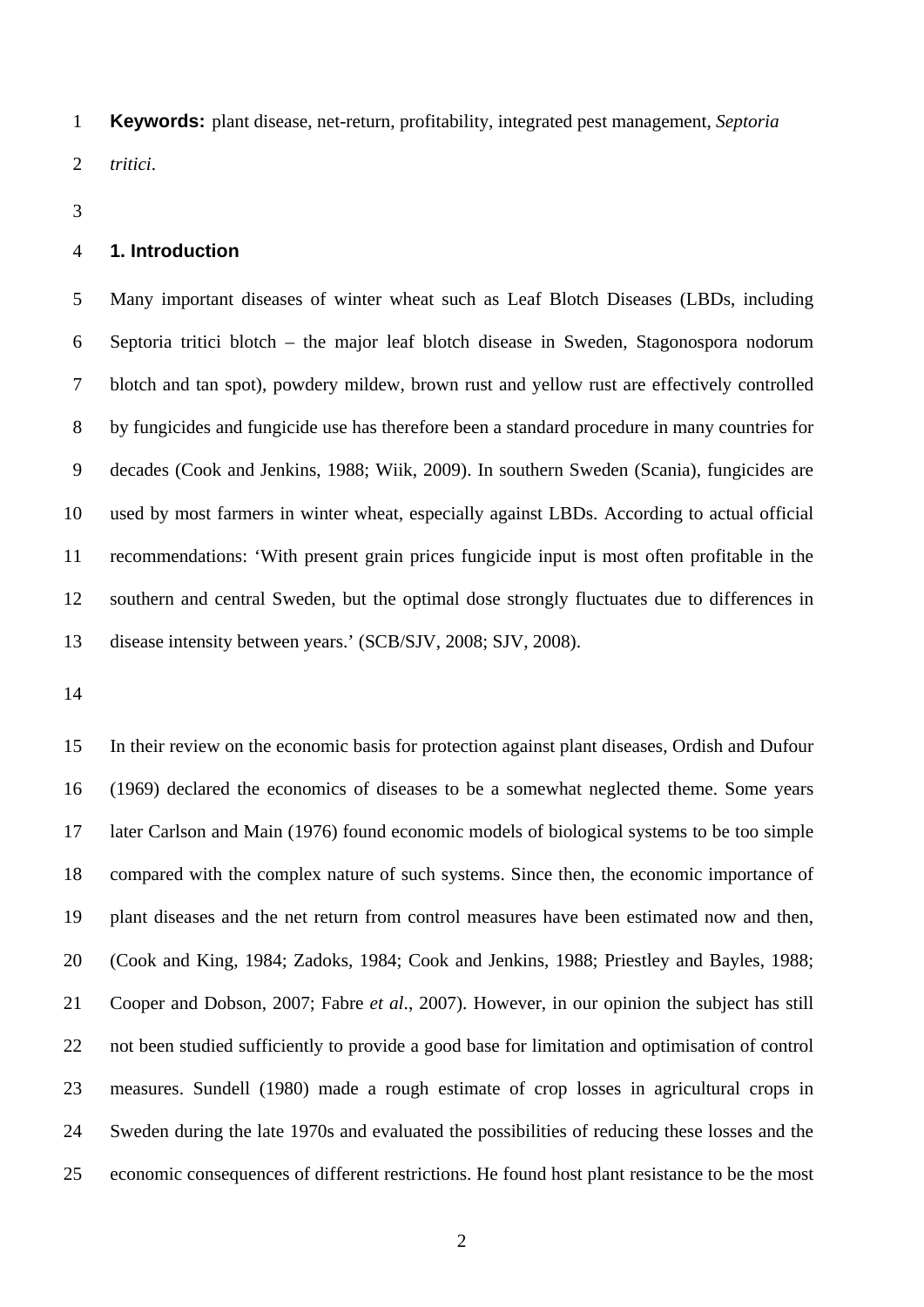1 2 3 4 5 6 7 8 9 profitable measure in the controlling of a number of fungal diseases, but he also found a considerable short-term potential for increased use of fungicides and a marked increase in net production costs when the use of pesticides was stopped. In a later evaluation by the Royal Swedish Academy of Agriculture and Forestry, the economic losses caused by total omission of fungicides and a 50% decrease of herbicides in cereals was estimated at 77  $\epsilon$ ha<sup>-1</sup> (KSLA, 1989). More specifically, in winter wheat Wiik (1991) found fungicide treatment to be decreasingly profitable at increasing cost levels (calculated in dt grain  $ha^{-1}$ ); 81% at cost level 1 dt ha<sup>-1</sup> and 33% at cost level 6 dt ha<sup>-1</sup> for 167 field trials in southern Sweden, and 68% and 13% respectively for 96 field trials in central Sweden.

10

11 12 13 14 15 16 The profitability of fungicide use in field trials carried out during 1983-2007 in southern Sweden was evaluated in a more thorough economic analysis than usual, supplemented with scenarios with different grain prices and fungicide treatment costs expected to be relevant in future assessments. The aim of the evaluation was to highlight economic considerations in wheat production and to examine the profitability of a single fungicide treatment at GS 45-61 in winter wheat.

#### 17 **2. Materials and methods**

#### 18 *2.1. Field trials*

19 20 21 22 23 24 Data from 446 field trials on winter wheat carried out in 1983-2007 in southern Sweden were used (for details of fungicides, dates etc. see Wiik, 2009; Wiik and Ewaldz, 2009). Yields measured as dt ha<sup>-1</sup> (dt = metric deciton = 100 kg) at 15% water content in untreated and fungicide-treated plots were used in the economic analyses. We chose to evaluate a single fungicide treatment just before and during heading because it had given the greatest yield increase in studies on treatment strategies performed by Wiik (2009). In the fungicide-treated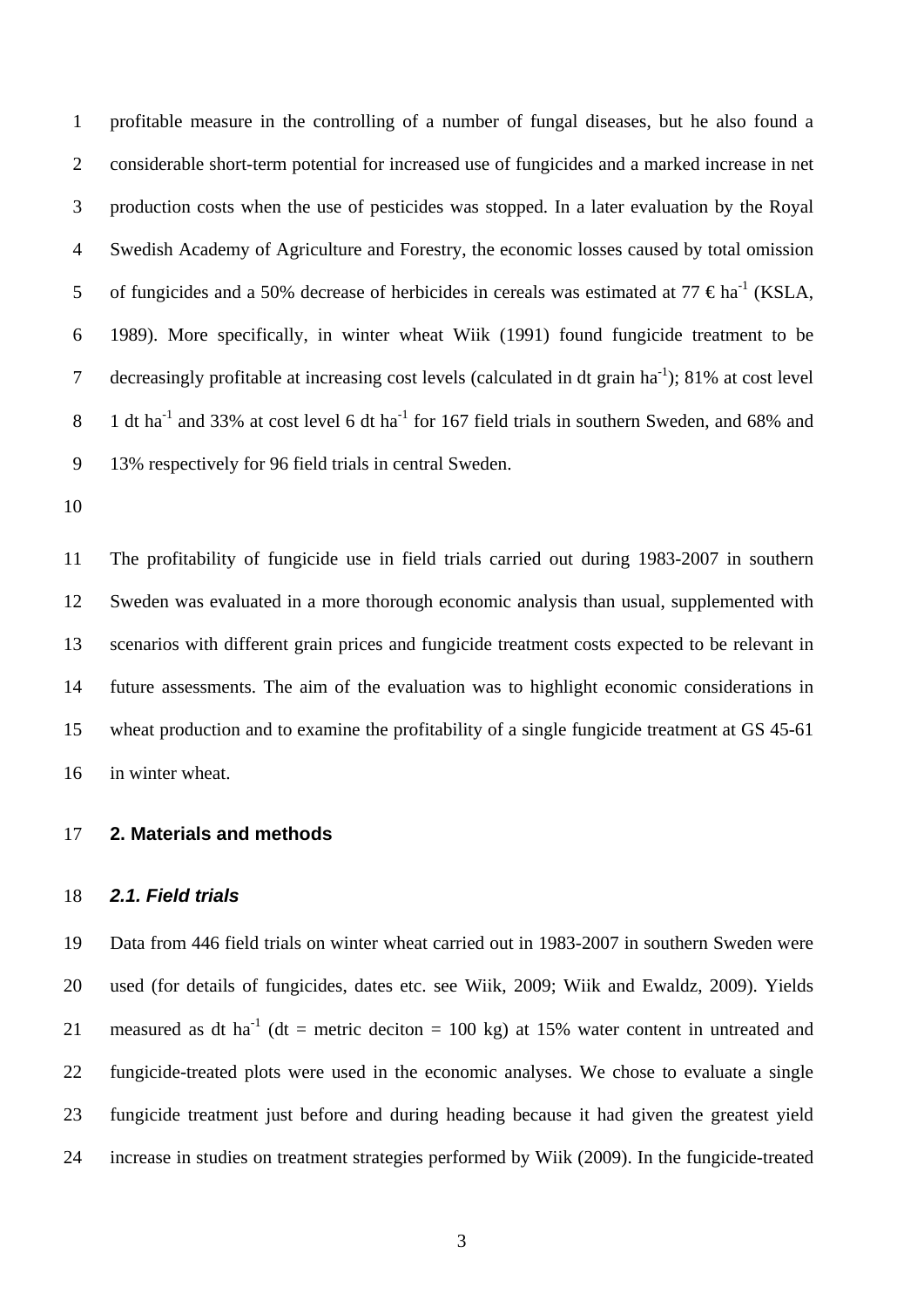1 2 3 4 5 6 7 8 9 10 11 12 13 14 15 16 17 18 19 plots a single fungicide treatment was applied in growth stages (GS) 45-61, i.e. from boots swollen to beginning of anthesis of a crop stand according to the description of the principal and secondary growth stages (00-99) by Tottman and Broad (1987). Hectolitre weight (HLW, g/L), grain protein content (%) and Hagberg falling number (s) for untreated and fungicidetreated plots were not used in the evaluation of the data but are considered in the discussion. The field trials were carried out on farms using different cultivars and agricultural practices, e.g. fertiliser dose. All interventions except fungicide treatment were carried out by farmers. The field trials, which comprised four replicates, were carried out by staff at the Rural Economy and Agricultural Societies according to a precise protocol that included instructions on choice of field (level surface, representative of the region), choice of fungicides (most used on the market broad spectrum such as morpholines, azoles and strobilurins), timing of treatment (GS 45-61), dose (normal recommended), spraying technique (best available), harvesting etc. During 1983-1994 and 2006-2007, each entry (N, see Tables 2, 4 and 5) represents one experimental treatment in a field trial. During 1995-2005 more than one entry or experimental treatment was taken at times from a field trial, e.g. if a single fungicide treatment was tested on more than one cultivar or if there were different nitrogen levels in the same field trial. Mean is usually given as mean of years, but in some cases also as mean of entries (Tables 3 and 6). Results from the latter period are based on more entries than the earlier period.

#### 20 *2.2. Study site*

21 22 23 The county of Scania (55°23'-56°25'N, 12°50'-14°31'E) is the southernmost part of Sweden. Scania is a lowland area with more than 40% arable land bordered by coastline to the south, west and east. In general, slightly more than 25% of the Swedish winter wheat acreage of 24 about 275 000 ha was grown in Scania during 1983-2007 [\(www.sjv.se](http://www.sjv.se/), accessed February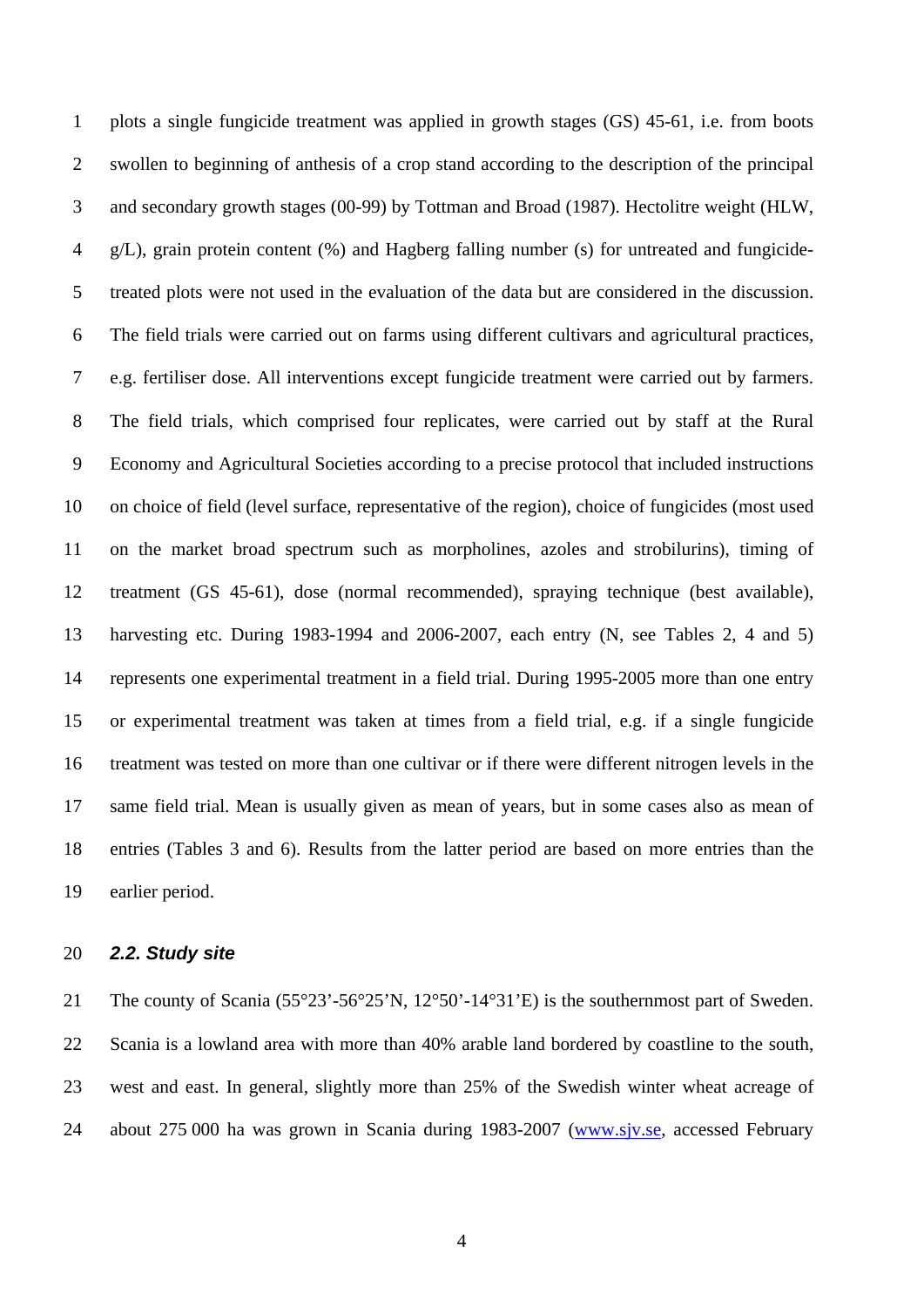1 2 2009). Cultural practices, cultivars used and the impact of weather are presented in earlier papers (Wiik, 2009; Wiik and Ewaldz, 2009).

#### 3 *2.3. Economics*

4 5 Fungicide treatment distinctly increases the costs of production by more than the obvious cost of the fungicide. The economic model used was:

6  $U = [(Y – D) * N] – (cF + cS)$  (equation 1)

$$
7 \tN = Z - (cP + cK + cH + cT + cA) \t(equation 2)
$$

8 9 10 11 12 13 14 where U ( $\epsilon$ ha<sup>-1</sup>) is the net return (income minus costs), Y (kg ha<sup>-1</sup>) is the yield increase due to a fungicide treatment at GS 45-61, D (kg ha<sup>-1</sup>) is the yield loss due to wheel damage caused by spraying, N ( $\epsilon$ kg<sup>-1</sup>) is the net value per kg kernel, and cF ( $\epsilon$ ha<sup>-1</sup>) and cS ( $\epsilon$ ha<sup>-1</sup>) are the costs (c) of fungicide (F) and spraying (S). The net value N in equation 1 is given by equation 2, where  $Z (\epsilon \epsilon \epsilon^{1})$  is grain price per kg, and cP ( $\epsilon \epsilon \epsilon^{1}$ ), cK ( $\epsilon \epsilon \epsilon^{1}$ ), cH ( $\epsilon \epsilon \epsilon^{1}$ ), cT ( $\epsilon \epsilon \epsilon^{1}$ ) and cA ( $\in$  kg<sup>-1</sup>) are the costs (c) per kg kernel of phosphorus (P) losses from the field, potassium (K) losses from the field, harvest (H), transport (T) and artificial drying (A).

Cost calculations were based on data from [www.agriwise.org](http://www.agriwise.org/) (accessed March 2009), the Swedish Rural Economy and Agricultural Societies and the Swedish Board of Agriculture ( [www.sjv.se,](http://www.sjv.se/) accessed March 2009) and adjusted estimations of damage owing to fungicide 15 16 application reported by Folkesson (1992). All calculations were made in Swedish crowns (SEK) and converted to euro ( $\oplus$  at an exchange rate of 10 SEK to 1  $\in$  The net return was calculated for 21 scenarios, seven scenarios each at three grain prices, 10, 20 and 30  $\text{€dt}^{-1}$ (Table 1). In the scenarios, four different fungicide prices (0, 30, 40 or 60  $\in$  ha<sup>-1</sup>), three costs of spraying (0, 6 or 12  $\epsilon$ ha<sup>-1</sup>) and three costs of damage owing to spraying (0, 4 or 8  $\epsilon$ ha<sup>-1</sup>) were used in the calculations (Table 1). Two digits designate each scenario; the first digit 1, 2 and 3 represents the grain price (10, 20 or 30  $\epsilon dt^{-1}$ , respectively) and the second digit 0, 1, 2, 17 18 19 20 21 22 23 24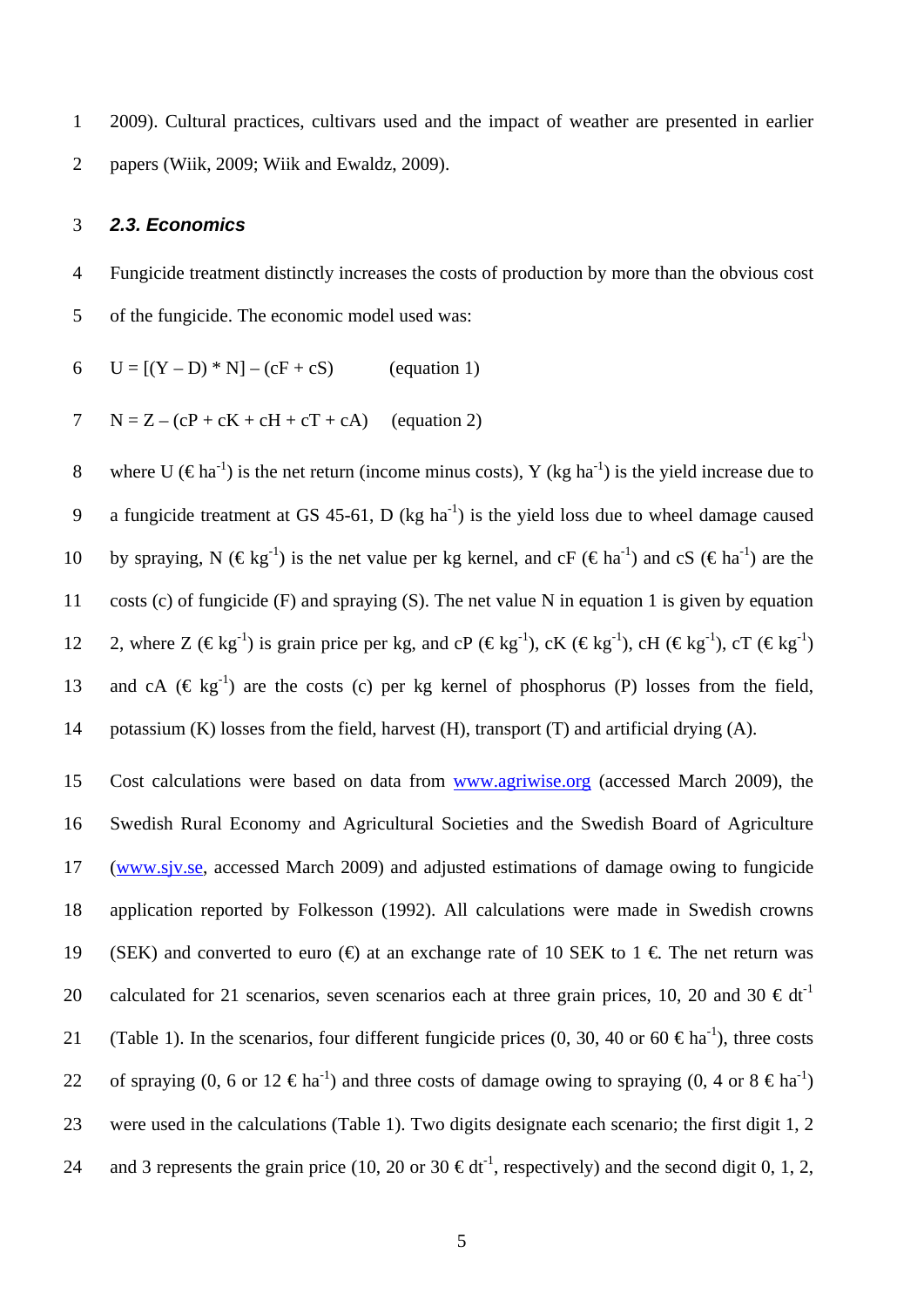3, 4, 5 or 6 an ascending total cost of a fungicide treatment (0, 46, 50, 56, 60, 76 or 80  $\epsilon$ ha<sup>-1</sup>), respectively. This means that the second digit describes the same costs in three scenarios, e.g. for scenarios 13, 23 and 33 the treatment cost is 56  $\epsilon$ ha<sup>-1</sup> but the grain price differs. One more scenario (12b) was included to consider the net return of a mean optimal fungicide dose during the latter period (1995-2007) of the study (optimal dose  $(\text{od}) = \text{cost}$  of fungicide at the dose giving highest net return). Results from 36 field trials with different doses of Amistar (two or more of 0.25 L ha<sup>-1</sup>, 0.50 L ha<sup>-1</sup>, 0.75L ha<sup>-1</sup> and 1.00 L ha<sup>-1</sup>, active ingredient azoxystrobin 250 g  $L^{-1}$ ) carried out during 1998-2002 were used to estimate the mean optimal dose (Wiik, unpublished). The functions used were based on available entries without taking different varieties, nitrogen levels etc. into consideration. Fungicide resistance to strobilurins had probably not evolved in Sweden at that time (Jørgensen and Thygesen, 2006). In scenario 12b, yield increase was corrected according to the dose-response found. 1 2 3 4 5 6 7 8 9 10 11 12

13 14 15 An overview of the net return is also given for the three grain prices and three fungicide treatment cost levels (low, medium and high), i.e. 33  $\in$  ha<sup>-1</sup>, 67  $\in$  ha<sup>-1</sup> and 100  $\in$  ha<sup>-1</sup>, respectively (Table 2a and Table 2b).

16 17 18 19 20 21 22 23 The increase in harvesting costs was fixed at  $0.2 \text{ } \infty$  dt<sup>-1</sup>, transport costs  $0.5 \text{ } \infty$ dt<sup>-1</sup> (30 km) and drying costs 1.0  $\in dt^{-1}$ . Phosphorus (3 kg ton<sup>-1</sup> grain) and potassium (5 kg ton<sup>-1</sup> grain) were removed from the field due to the grain yield increase achieved by the fungicide treatment (Bertilsson *et al.*, 2005). The resulting financial loss was estimated to be  $0.6 \text{ } \in dt^{-1}$  (P) and 0.3  $\epsilon dt^{-1}$  (K) at fertiliser prices of 200  $\epsilon dt^{-1}$  and 60  $\epsilon dt^{-1}$ , respectively. In total, the increase in the costs of harvest, transport, drying and losses of P and K was estimated at 2.6  $\in dt^{-1}$ . Grain price and producer price are used synonymously in the following and net return refers to the producer price minus the above-mentioned costs.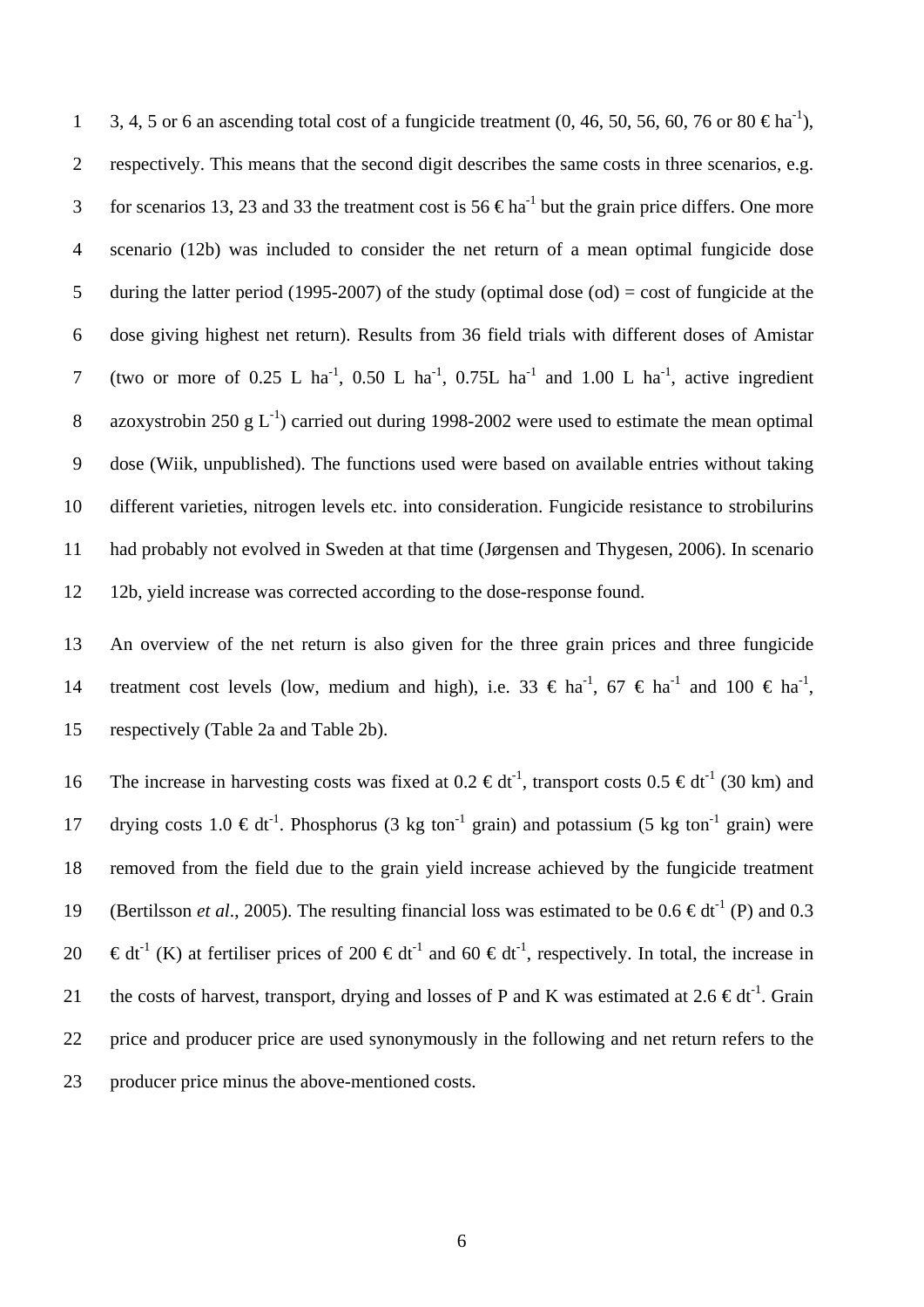#### 1 *2.4. Statistical methods*

2 3 4 ANOVA and regression (SPSS ver. 17.0) were used to analyse the results and boxplots to show the variability (Hawkins, 2005). Following ANOVA, the Student-Newman-Keuls (SNK-test) and Tukeys multiple range test were used to compare means.

#### 5 **3. Results**

#### 6 *3.1. Fungicide treatment and yield increase*

7 8 9 10 A mean yield increase due to a single fungicide treatment at GS 45-61 was achieved each year during the period 1983-2007 (Figure 1). In 13 years out of 25 this mean annual numerical yield increase ranged between  $10-19$  dt ha<sup>-1</sup> and was statistically significant, but in other years the yield increase was very small,  $3 \text{ dt}$  ha<sup>-1</sup> and below, and not statistically significant.

11 12 The mean annual standard deviations in yield did not differ greatly between fungicide-treated plots and untreated plots (11.9 and 11.6 respectively) (Figure 1).

#### 13 *3.2. Grain price and profitability*

14 15 16 17 18 19 20 21 22 23 The variation in net return in the 771 entries during 1983-2007 was very large. For example, with a grain price of 10  $\epsilon dt^{-1}$  at a low fungicide treatment cost (33  $\epsilon$ ha<sup>-1</sup>), the best 10% of entries gave 113-218  $\epsilon$ ha<sup>-1</sup> and the worst less than -20  $\epsilon$ ha<sup>-1</sup> (Table 2a). With the same grain price (10  $\in dt^{-1}$ ) and at three treatment cost levels (low, medium and high), it was profitable to treat 77, 50 and 28% of the 771 entries, respectively, corresponding to a required yield increase of 4.5, 9.1 and 13.6 dt ha<sup>-1</sup>, respectively (Table 2b). Furthermore, at double and triple the grain price, the corresponding fraction of profitable entries obviously increased. The maximum treatment costs (calculated as means of years) while still giving a positive net return increased by a factor of about 2.3 at grain price  $20 \text{ } \infty$  dt<sup>-1</sup> and a factor of about 3.7 at grain price 30  $\in dt^{-1}$  compared with grain price 10  $\in dt^{-1}$  (Table 3).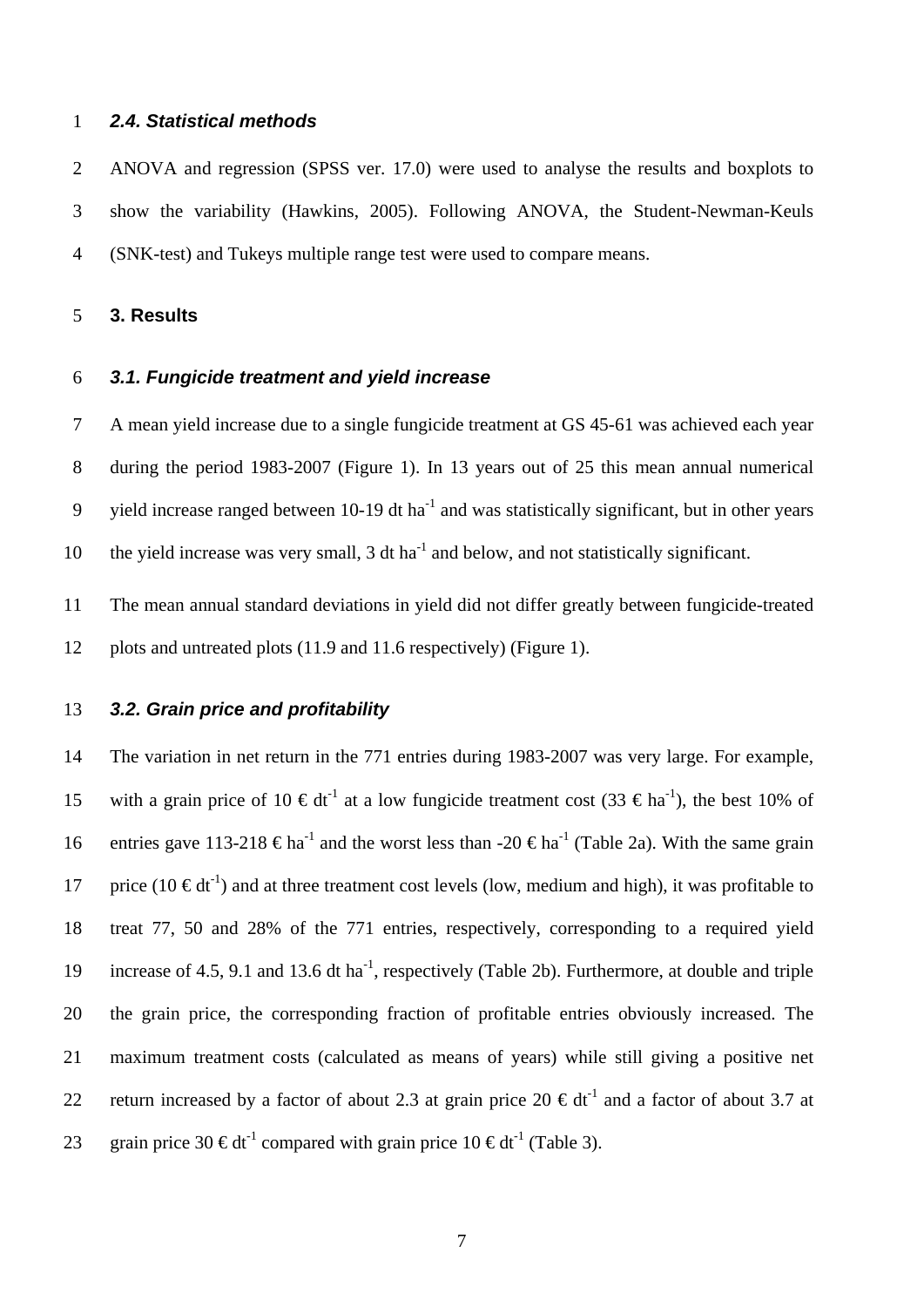1 2 3 4 Calculated as a mean over years at the chosen three ascending grain prices the net return of a single fungicide treatment at GS 45-61 was positive if the total treatment cost was less than 61, 143 and 226  $\epsilon$ ha<sup>-1</sup>, respectively. Calculated as a mean over all entries it was 74, 175 and 275 € $\text{ha}^{-1}$  respectively (Table 3).

5 *3.3. Differences between years* 

6 7 8 9 10 11 12 13 14 15 Net return differed substantially between years. For example, at grain price of  $10 \text{ } \infty$  dt<sup>-1</sup> the maximum treatment costs while still giving a profitable mean annual net return varied between  $18 \text{ } \in \text{ha}^{-1}$  (1992) and  $137 \text{ } \in \text{ha}^{-1}$  (1987) (Table 3). The variability in net return was large, not only between years but also within years (Figure 2). Three years, representing different intensities of fungal disease and mean yield increases achieved by a single fungicide treatment at GS 45-61, differed in the percentage of entries it was profitable to treat. At three ascending fungicide prices (low, medium and high, scenarios 11, 13 and 15) 52, 45 and 27% respectively of the entries during 2001 were profitable to treat, while during 2002 with severe attacks of LBDs the corresponding entries were 93, 92 and 84%, and in a year with low disease pressure (2005) only 16, 10 and 6% (not shown in Tables or Figures).

#### 16 *3.4. Costs and profitability*

17 18 19 20 21 22 23 24 Mean annual net return was negative in scenarios 15 and 16 and positive in all other scenarios (Table 4). Negative mean net returns were frequent in several years in scenarios 11-16, less frequent in scenarios 21-26 and rare in scenarios 31-36. At grain price  $10 \text{ } \in \text{dt}^{\text{-1}}$  and three ascending fungicide treatment costs (scenarios 11, 13 and 16) fungicide treatment was profitable in 16, 14 and 7 years out of 25, respectively. With the same three ascending treatment costs as above and at double the grain price (scenarios 21, 23 and 26) fungicide treatment was profitable in 22, 20 and 17 years out of 25, respectively, and at triple the grain price (scenarios 31, 33 and 36) in 25, 25 and 20 years out of 25, respectively (Table 4). In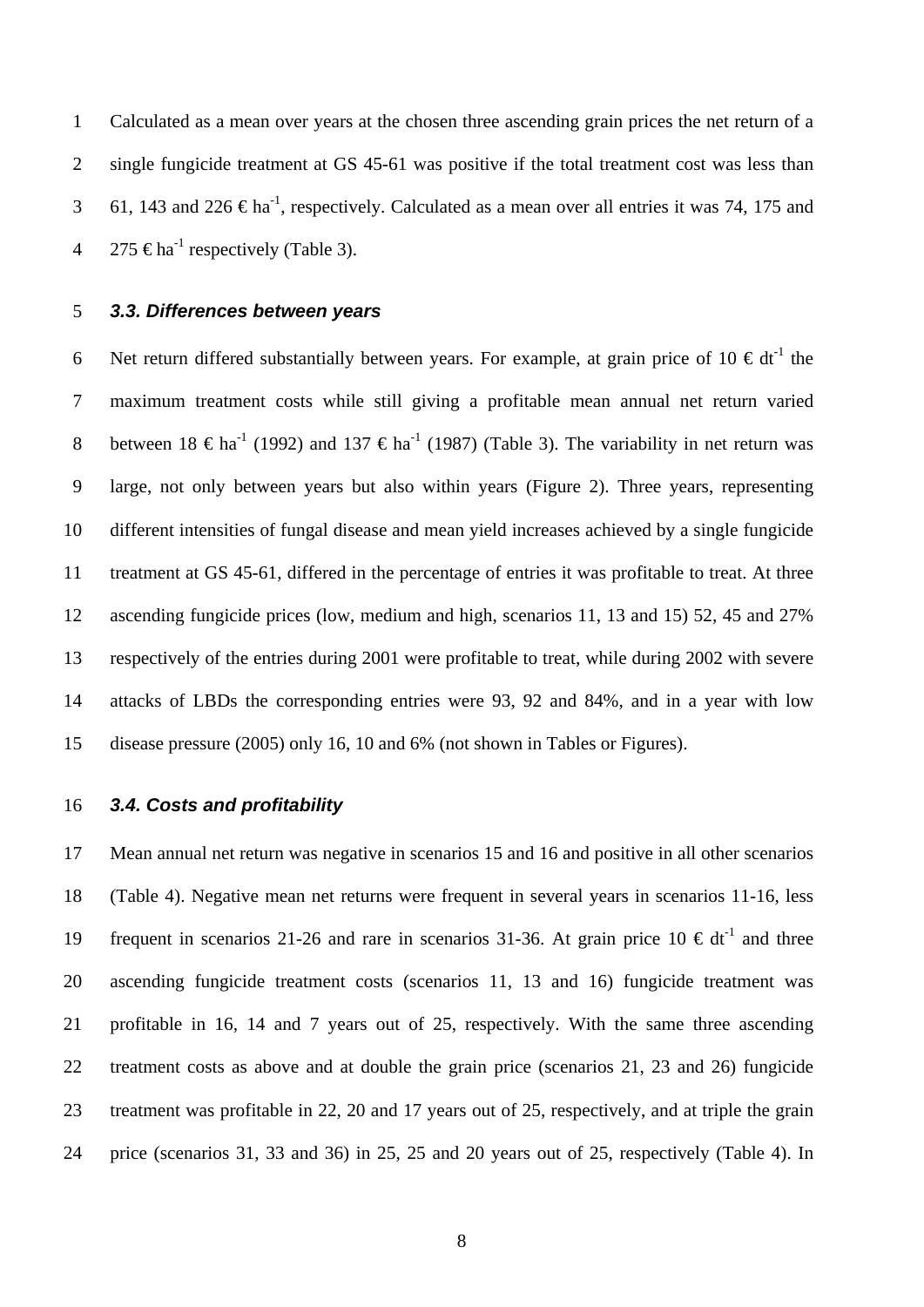1 2 3 4 5 scenarios 11-16 the number of profitable entries was below 50% in 10-18 years out of 25 (Table 5) and no entries at all were profitable in two years, 1992 and 1994. At doubled the grain price (scenarios 21-26) the number of profitable entries was below 50% in 3-9 years out of 25, while at triple the grain price (scenarios 31-36) it was below 50% in at most 4 years out of 25.

#### 6 *3.5. Optimal dose*

7 8 9 10 11 12 13 Mean maximum yield increase was achieved by using a mean dose of  $0.9$  L ha<sup>-1</sup> Amistar (e.g. y=-1464 $x^2$ +2658x+13, R<sup>2</sup>=0.98, mean of four doses; y=yield increase, x=dose). However, mean maximum net return was achieved by using a mean dose of  $0.55$ -0.66 L ha<sup>-1</sup> Amistar (e.g. y=-923 $x^2+1219x+9$ ,  $R^2=0.93$ , mean of four doses; y=mean net return, x=dose). In scenario 12b, when mean optimum dose and estimated yield increase were considered, the mean net return during 1995-2007 was  $24 \text{ } \in \text{ha}^{\text{-1}}$ , and of these 13 years three gave a negative mean net return.

#### 14 *3.6. Relationships between net return and number of profitable entries*

15 16 17 18 19 In each scenario, the relationship between the mean annual net returns (Table 4) and the mean annual number of profitable entries (Table 5) was strong. These relationships showed a good fit, especially at grain price  $10 \in dt^{-1}$ , with a second degree equation, e.g. scenario 11 gave the equation y=-0.01 $x^2+1.4x+46.1$  (y=no. of profitable entries and x=net return,  $R^2=0.94$ , N=25). Profitable entries were present even in years with low mean net returns.

#### 20 *3.7. Quality factors affecting payment to the farmer*

21 22 23 24 Fungicide treatment resulted in an increase in mean HLW of more than 10 g  $L^{-1}$  in 12 years out of 25, of which six had a statistically significant mean increase of about 20 g  $L^{-1}$  (Table 6). Increased HLW as a result of a single fungicide treatment at GS 45-61 positively affected payment to the farmer in 16% of the entries, i.e. when HLW exceeded 740 g  $L^{-1}$ . In three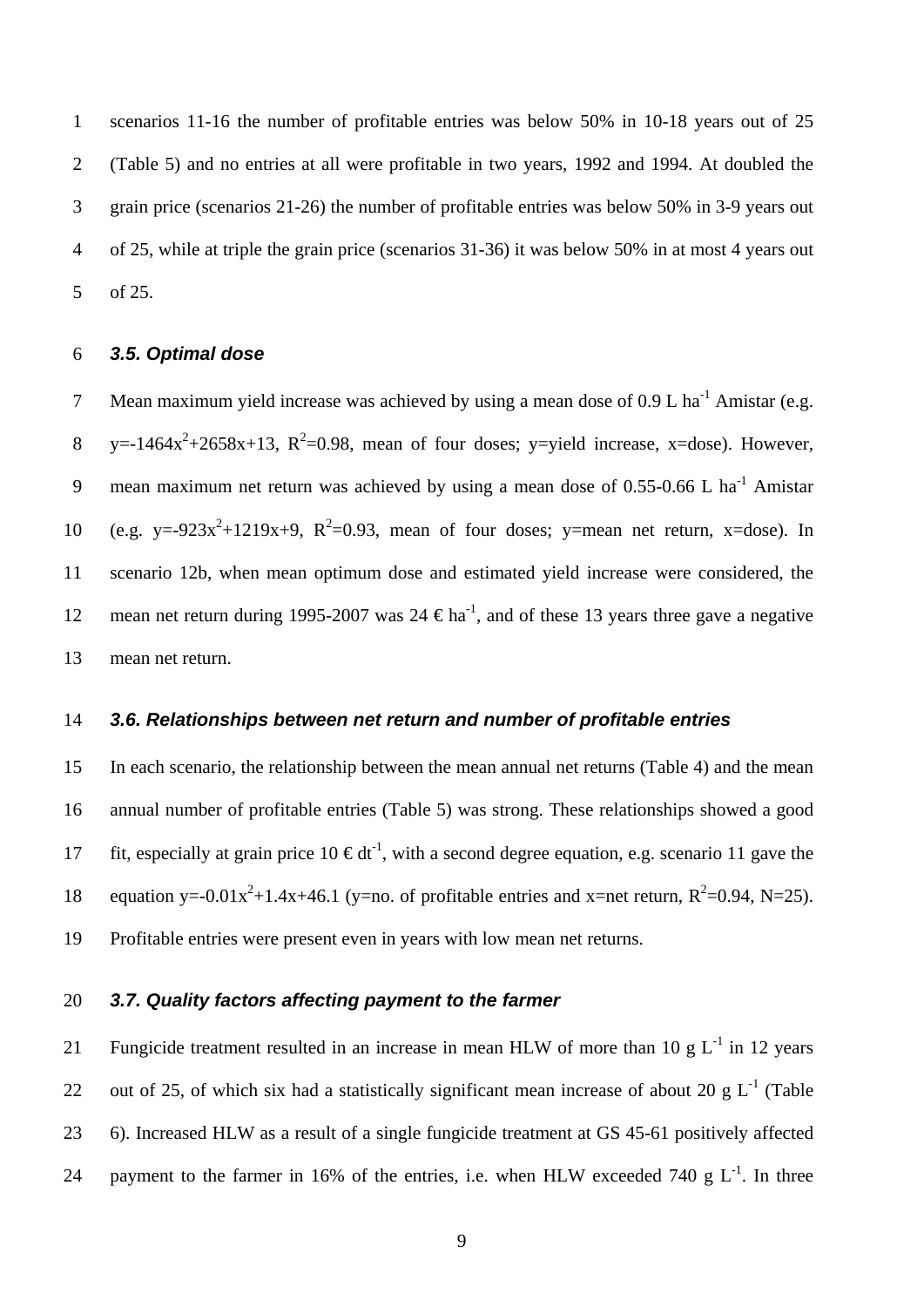years (1987, 2002 and 2007), HLW of 740 g  $L^{-1}$  was exceeded in more than one-third of the entries. Fungicide treatment significantly increased HLW calculated as a mean of entries, but not if calculated as a mean of years. In a mean over 18 years, protein content decreased slightly  $(-2\%$ , 10.3 to 10.1% protein content) as a result of a single fungicide treatment, but the decrease was only statistically significant in one of those years. In a mean over 15 years the Hagberg falling number decreased by almost 17% as a result of a single fungicide treatment, of which the mean annual decrease was statistically significant in three years, with the largest decrease (48 s) in 1998. The decrease in protein content and Hagberg falling number due to fungicide treatment affected payment to the farmer negatively in 6% and 4% of the entries, respectively, i.e. when protein content fell below 10.5% and Hagberg falling number below 200 s. Fungicide treatment did significantly decrease protein content and Hagberg falling number when calculated as a mean of entries, but not when calculated as a mean of years. 1 2 3 4 5 6 7 8 9 10 11 12 13

#### 14 **Discussion**

15 16 17 18 19 20 21 22 Doubling and tripling the grain price was the most important factor for the outcome of the net return in our calculations, especially compared with the relatively low impact of costs of fungicide application, crop harvest, transport, drying and loss of plant nutrients (P and K). After grain price, the cost of fungicide had the next largest impact on the net return. We consider the grain prices and costs chosen in the different scenarios to be relevant for future assessments of the profitability of fungicide input, e.g. the grain price was about 10  $\in dt^{-1}$  up to 2006 and since then has fluctuated peaking at almost 30  $\epsilon dt^{-1}$  in early 2008, which is in agreement with our choice of 10, 20 and 30  $\epsilon dt^{-1}$ . The cost of fungicide control is well in line with estimations by the National Board of Agriculture (SJV, 2008; [www.agriwise.org](http://www.agriwise.org/), accessed March 2009). 23 24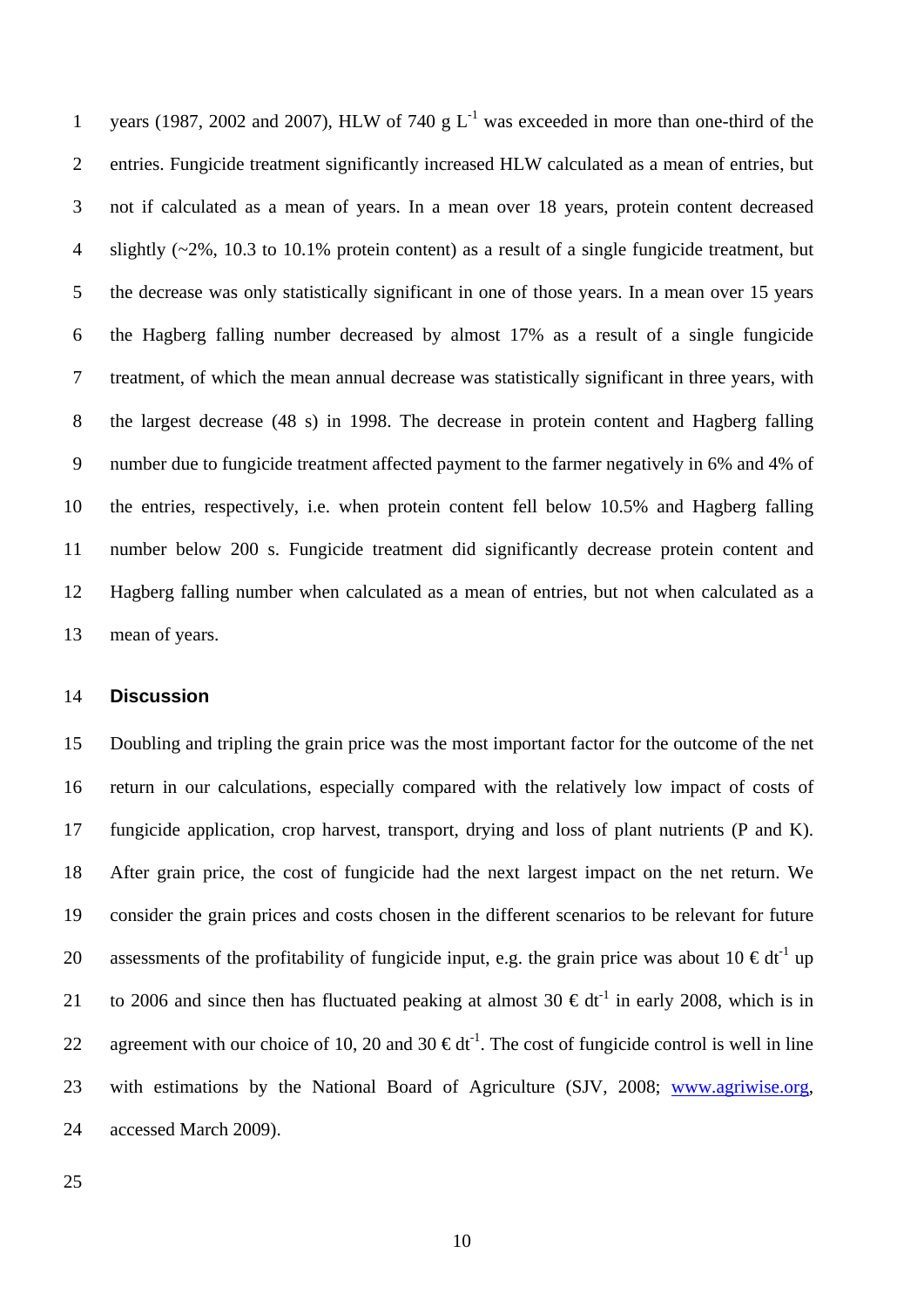To examine whether fungicide application in winter wheat at GS 45-61 in southern Sweden is profitable to the farmer from a strictly economic point of view, scenario 12a can be used as an example of the past and present time (SJV, 2008; [www.agriwise.org,](http://www.agriwise.org/) accessed March 2009). 1 2 The mean net return was  $12 \text{ } \in \text{ha}^{-1}$  during the 25 years of this study. This is not a conclusive result, and in several years the mean net return was negative and less than 50% of the entries were profitable to treat. However, changes occur over time that has an impact on the outcome. The mean yield increase during 1983-1994 was 660 kg ha<sup>-1</sup> compared with 970 kg ha<sup>-1</sup> for 1995-2005, a difference probably explained by the change from azole to strobilurin fungicides (Bayles, 1999; Wiik, 2009) and to the so far effective active ingredient prothioconazole since 2005. In our chosen past and present time scenario 12a, mean annual net return was higher in the latter period compared with the earlier period, i.e. 21  $\epsilon$ ha<sup>-1</sup> compared with 3  $\epsilon$ ha<sup>-1</sup>. In this study, we used all available entries in field trials with one single fungicide treatment in winter wheat during a limited growth period (GS 45-61), shown to be the most important GS for LBDs in Sweden (Wiik, 2009). However, in some varieties, at high infection pressure and other situations a double treatment might be needed, and the economics of more intense use also need to be evaluated. As the field trials are based on different soil types, different wheat varieties and a range of agricultural practices, our results only demonstrate a mean of the results from entries with different backgrounds and do not show the effect of different means of production, e.g. the profitability for a specific variety or at a specific nitrogen level. Such influences will be evaluated in a coming article. Consequently, changes over time in agricultural practices influence the profitability of fungicide use, such as the introduction of more active fungicides as well as fungicide resistance and fungicides more adapted to the actual disease situation. In addition, changes other than the inherent fungicidal effects can almost certainly affect the profitability of fungicide use; e.g. climate change leading to increased or decreased pesticide costs in winter wheat (Chen and McCarl, 2001), increased 3 4 5 6 7 8 9 10 11 12 13 14 15 16 17 18 19 20 21 22 23 24 25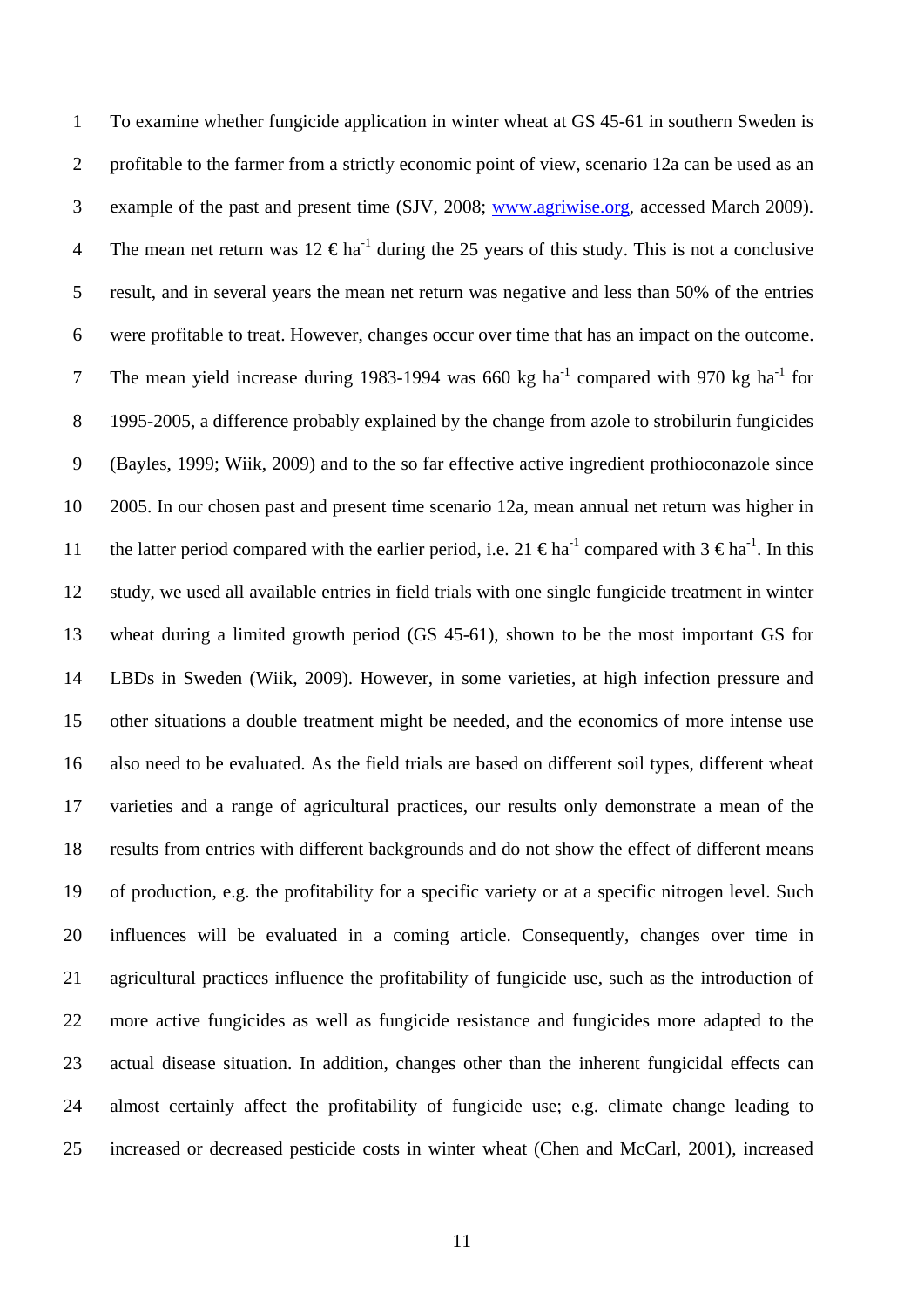use of cultivars with better plant disease resistance (Priestley and Bayles, 1988; Marasas *et al*., 2003), new diseases and disease interactions (Anderson *et al*., 2004; Bearchell *et al*., 2005), new cropping systems (Duveiller *et al*., 2007) and price relations (Nail *et al*., 2007). 1 2 3

4

5 6 7 8 9 10 11 12 13 14 15 16 17 18 19 20 According to the Swedish recommendations a fungicide treatment is habitually required, but in some years the dose can be reduced (SJV, 2008). The fungicides evaluated in the present study were generally at full dose, but using results from field trials evaluating dose-response we were able to consider the economic outcome of reduced doses. Many fungicides are very potent and a dose reduction usually does not impair the efficacy and resulting yield increase greatly due to the non-linear shape of the dose-response curve. Wiik *et al*. (1995) reported that half dose of Tilt Top (0.5 L ha<sup>-1</sup>, a.i. fenpropimorph 375 g L<sup>-1</sup> and propiconazole 125 g L<sup>-</sup> <sup>1</sup>) resulted in only about 15% less yield increase, while the efficacy against LBDs, brown rust, yellow rust and mildew was 82, 90, 84 and 78%, respectively compared with the full dose. Similarly, a reduction in the dose of Amistar from 1.0 L ha<sup>-1</sup> and 0.5 L ha<sup>-1</sup> resulted in only 19% less yield increase, and the efficacy against LBDs, brown rust, yellow rust and mildew was 85, 100, 97 and 102%, respectively (Wiik, unpublished). With these and other results in mind it is not surprising that reduced doses are being considered in plant protection (Milne *et al.*, 2007; Bürger *et al.*, 2008). By using an optimum dose of Amistar (0.66 L ha<sup>-1</sup>) compared with a recommended standard dose  $(0.8 \text{ L} \text{ ha}^{-1})$  during 1995-2007, the farmer would have gained 3  $\epsilon$ ha<sup>-1</sup> (24 instead of 21  $\epsilon$ ha<sup>-1</sup>) according to our calculations.

21

22 23 24 Scenario 25 may describe a most likely possible future, a scenario with double the producer price compared with scenarios 10-16 and a 52% increase in the costs owing to fungicide use compared with our past and present time scenario 12a. The mean net return of this scenario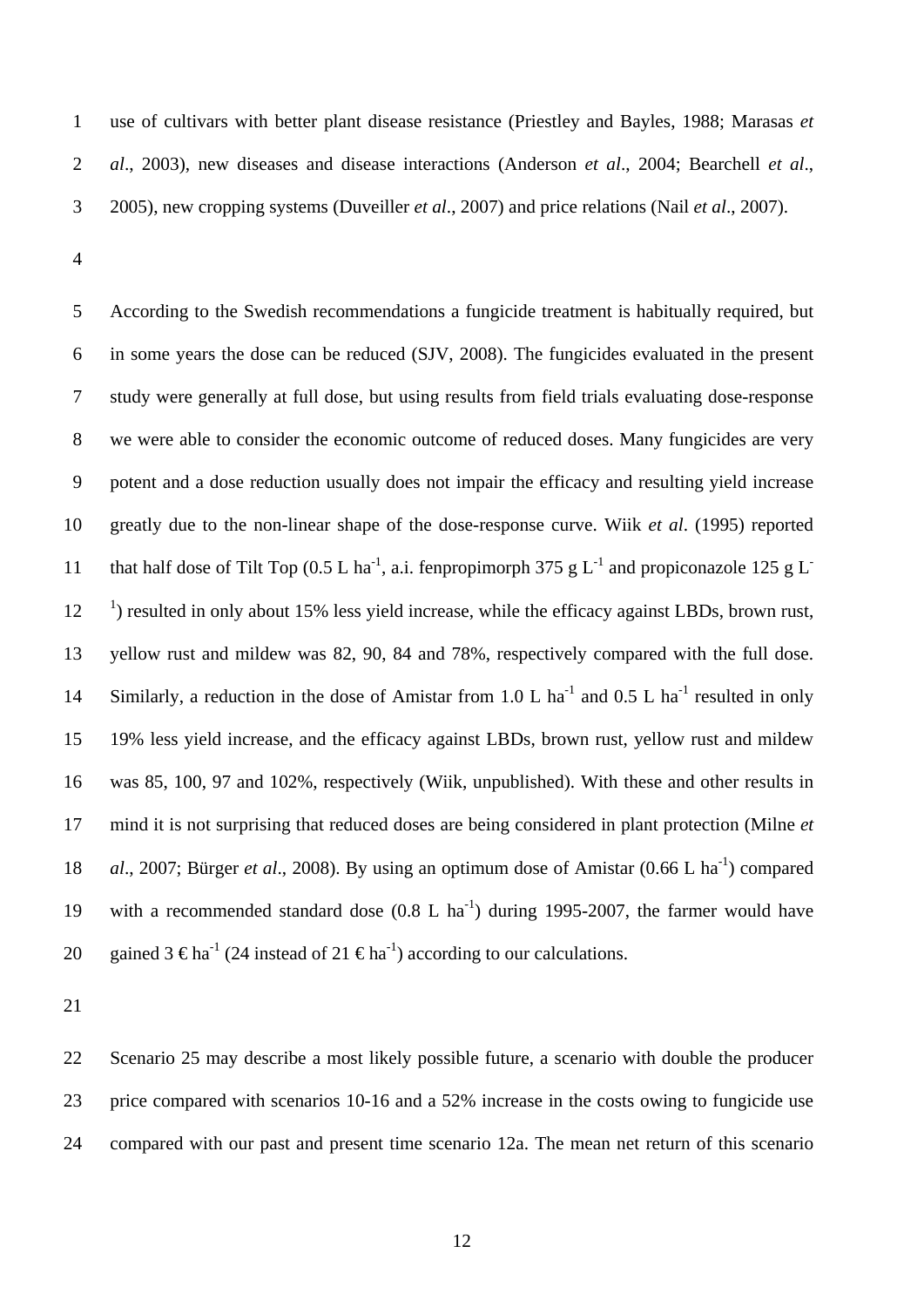during all 25 years was  $65 \text{ } \in \text{ha}^{-1}$ . However, divided into the earlier and later periods mentioned previously, both the net return and the percentage of profitable entries were higher in the later period than in the earlier period, i.e. 86  $\in$  ha<sup>-1</sup> compared with 43  $\in$  ha<sup>-1</sup>and 78% compared with 58%, respectively. In another scenario, scenario 16, with the same low grain price as in the past and present time scenario 12a but with a 60% increase in the cost of fungicide use, the mean net return during the 25 years of study was negative (a loss of 16  $\epsilon$ ) ha<sup>-1</sup>) and only 30% of the entries were profitable to treat with a fungicide. 1 2 3 4 5 6 7

8

9 10 11 12 13 14 15 16 17 18 19 20 21 22 23 The Official Statistics of Sweden (SCB/SJV, 2008; Agneta Sundgren, pers. comm., 2009) show that fungicides with active ingredients such as prothioconazole, pyraclostrobin, propiconazole, azoxystrobin, fenpropimorph and cyprodinil were used on 99% of the winter wheat acreage in southern Sweden during 2006. However, the present study shows that a routine single fungicide input at GS 45-61 against LBDs in southern Sweden was questionable from a strictly farm economics point of view in almost one-third of the entries during 1995-2007, and probably higher in central Sweden (Wiik, 1991). On the other hand, part of the total accumulated profit of 328  $\epsilon$ ha<sup>-1</sup> to 198  $\epsilon$ ha<sup>-1</sup> (scenarios 11-13) in southern Sweden during 1995-2007 would be somewhat at risk unless entirely reliable decision support systems are available. Accordingly, thorough economic analyses and probabilities must be allowed to play a vital part in decision support systems (Headley and Lewis, 1967; Rossing *et al*., 1994; Fabre *et al*., 2007). No true decision support system is in use for LBDs in Sweden. Although existing recommendations take account of precipitation, infection pressure, fungicide, fungicide dose, soil type and cultivar, fungicides against LBDs are used almost routinely in southern Sweden (SJV, 2008).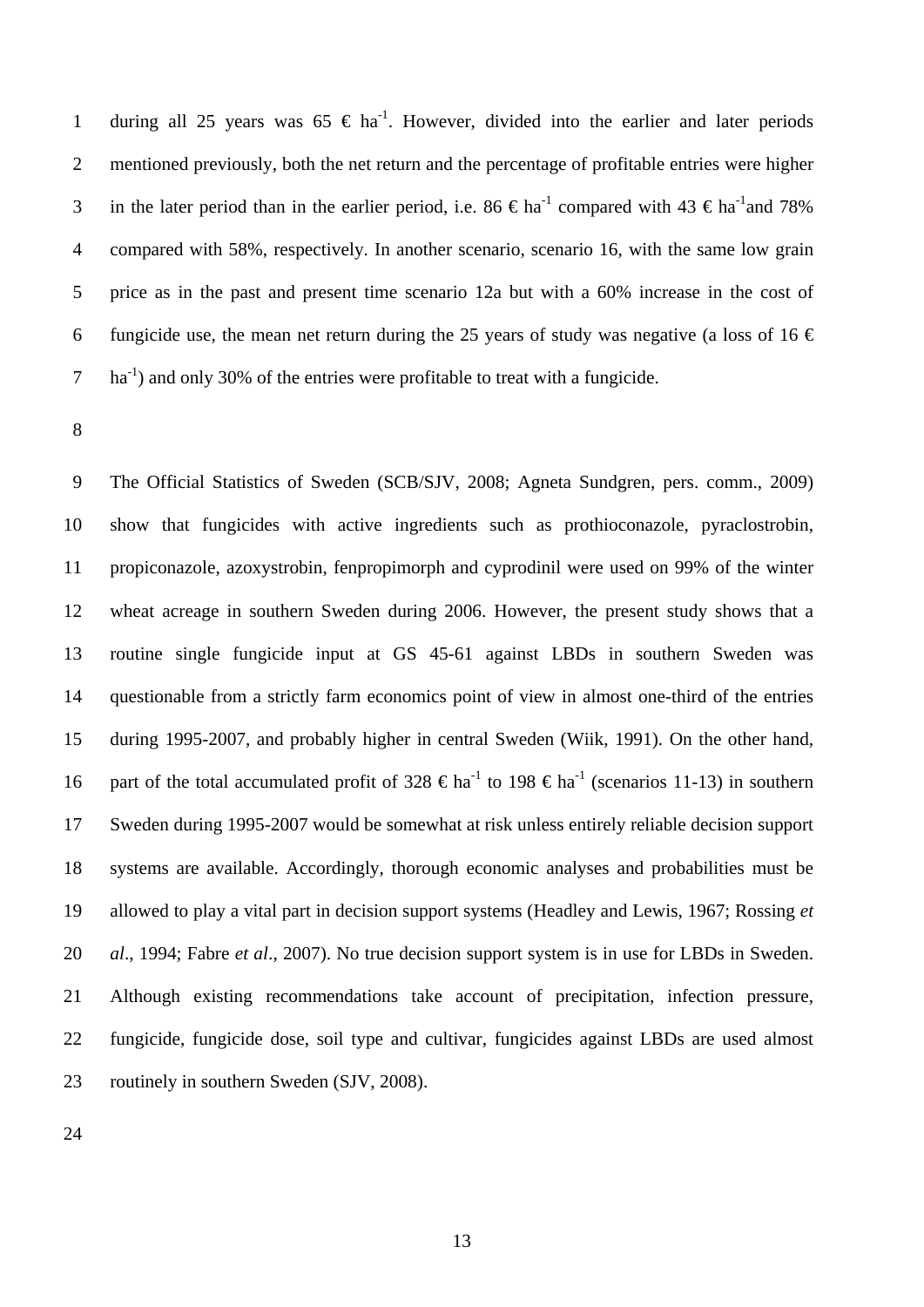In this study, grain type (bread, starch or feed), HLW, protein content and Hagberg falling number and some other factors upon which producer price were not used in the economic calculations because they have not been routinely recorded. Whether the farmer aimed at bread or feed grain is not unimportant, but the producer price difference was only about 7% higher for bread grain in costing calculations 2000-2008 ([www.agriwise.org](http://www.agriwise.org/), accessed March 1 2 3 4 2009). Fungicide treatment affected HLW positively and in exceptional years protein content and Hagberg falling number negatively, but probably without major economic consequences to the farmer, even if weather and choice of cultivar can be decisive (Ruske *et al*., 2004; Gooding, 2007; Wang *et al*., 2008). Nitrogen fertilisation affects yield, quality parameters and the yield increase achieved by fungicide treatment (Dimmock and Gooding, 2002; Walters and Bingham, 2007). For example, in Swedish field trials carried out during 2001-2003 a single fungicide treatment during heading of winter wheat cultivar Ritmo at three fertiliser levels of 120, 170 and 220 kg N ha<sup>-1</sup> gave yield increases of 10.6, 12.6 and 16.1 dt ha<sup>-1</sup> and improved kernel protein content from 9.9 to 10.8 and 11.7 %, respectively (Wiik and Pålsson, 2004). In the present study, which did not permit direct comparisons between nitrogen levels, the range of nitrogen fertilisation was 84-230 kg N ha<sup>-1</sup>. The protein content in our study changed due to amount of nitrogen fertilisation, as in the study by Wiik and Pålsson (2004), with the yield increase due to a single fungicide treatment being statistically significant between nitrogen levels at high amounts of nitrogen fertilization ( $>180$  kg N ha<sup>-1</sup>). About 20% of the field trials in our study were fertilised with more than 180 kg N ha<sup>-1</sup> and thus nitrogen fertilisation will influence the net return, but we omitted the most likely influence of nitrogen from the present economic analysis. 5 6 7 8 9 10 11 12 13 14 15 16 17 18 19 20 21 22

23

24 25 For decades, fungicides have been an important means of production in winter wheat in many countries and unfortunately or fortunately not just an optional extra (Eyal, 1981; Cooper and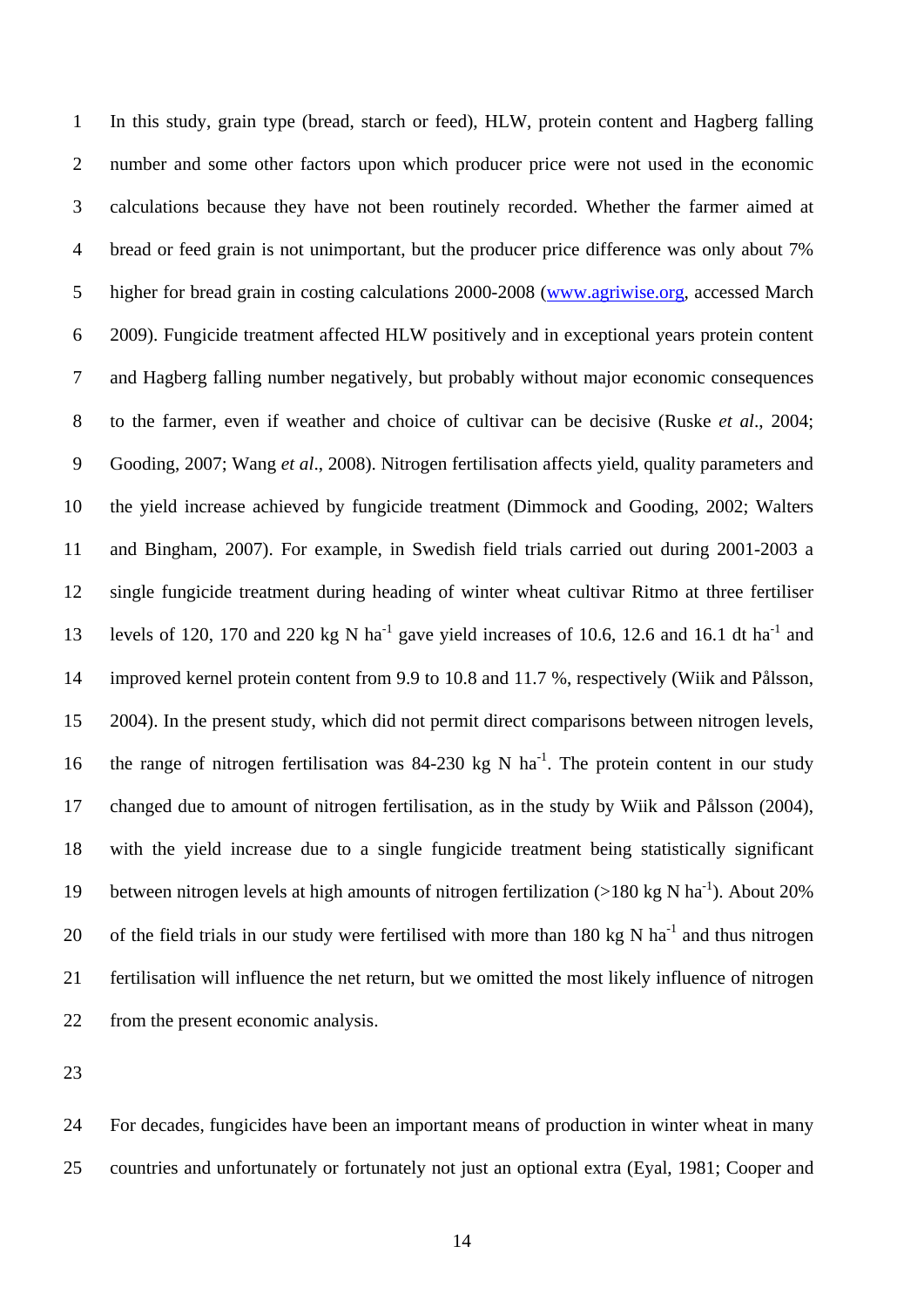1 2 3 4 5 6 7 8 9 10 11 12 13 14 15 Dobson, 2007). Our calculations were carried out from a strict farm production economics perspective but as fungicides may have adverse effects on the environment and human health, approval based on risk-benefit analysis has long been regulated by public authorities (Headley and Lewis, 1967). The economics of pesticide usage are complex and influenced by market prices and involvement from the authorities (Zilberman *et al*., 1991; Serra *et al*., 2005). Taxes on pesticides instead of bans may better fulfil environmental goals (Zilberman *et al*., 1991) and reduced price support or a decreased producer price will impede the use of pesticides (Serra *et al*., 2005). Regev *et al*. (1997) showed that fungicides were not risk-reducing at low levels of rainfall and we found no evidence of lower crop variability in fungicide-treated plots than in untreated plots. Subsequently, fungicides did not increase cropping reliability, a fact that is also noteworthy in an economic perspective. In the different scenarios we indirectly showed the effect of market change through the different grain prices selected, and the effects of taxes on pesticides and fuel through the different costs of production. Changes are difficult to predict but scenarios like ours based on real facts are valuable as a baseline for future discussions and recommendations.

16

17 18 19 20 21 22 23 The profitability to farmers of using a single fungicide treatment in winter wheat in southernmost Sweden during 1983-2007 was found to be doubtful rather often, although it improved during the latter part of the study due to more effective fungicides becoming available. Producer price and different costs obviously influenced the farm profits. Manageable and non-manageable changes and variations within and between years highlights the need for valid, economically sound and risk/uncertainty-derived decision support systems, preferably based on a more holistic concept than those of today.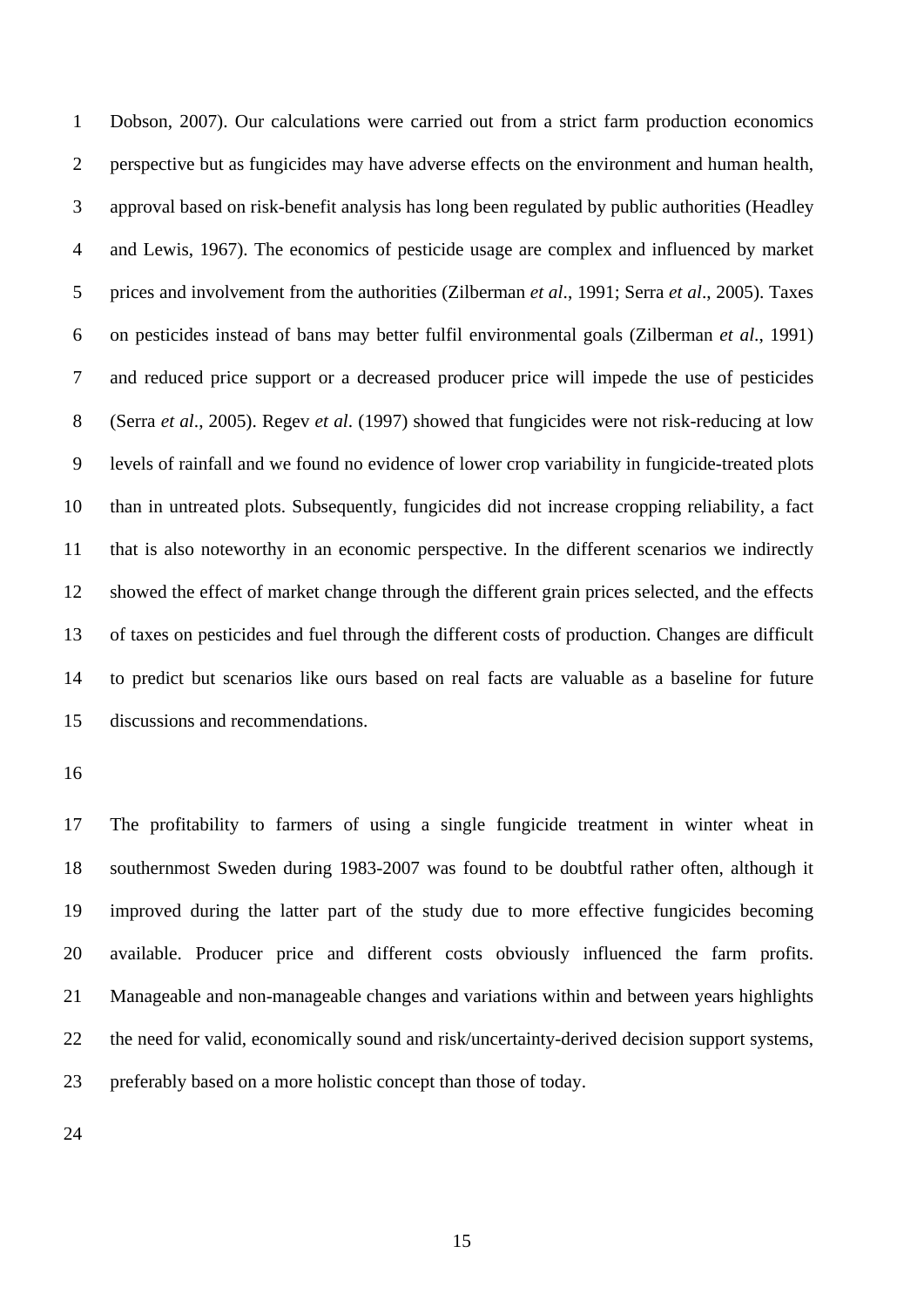## 1 **Acknowledgements**

2 3 4 5 6 7 The Swedish Farmers' Foundation for Agricultural Research (SLF), the Swedish Board of Agriculture and the Swedish University of Agricultural Sciences funded this research. Field trials were carried out by the Agricultural Societies in southern Sweden. Our sincere thanks for creative discussions and critical reviews of this paper go to: Eva Johansson, Erland Liljeroth, Arnulf Merker, and Hans Andersson, Jan-Eric Englund, Göran Gustafsson, Lennart Johnsson, Mary McAfee and Gunnar Svensson.

8

#### 9 **References**

|  | 10 Anderson, P.K., Cunningham, A.A., Patel, N.G., Morales, F.J., Epstein, P.R., Daszak, P., |  |
|--|---------------------------------------------------------------------------------------------|--|
|  |                                                                                             |  |

11 2004. Emerging infectious diseases of plants: pathogen pollution, climate change and

12 agrotechnology drivers. TRENDS in Ecology and Evolution 19 (10), 535-544.

13

14 15 Bayles, R., 1999. The interaction of strobilurin fungicides with cereal varieties. Plant Var. Seeds 12 (2), 129-140.

16

17 18 Bearchell, S.J., Fraaije, B.A., Shaw, M.W., Fitt, B.D.L., 2005. Wheat archive links long-term fungal pathogen population dynamics to air pollution. PNAS 102, 5438-5442.

19

20 Bertilsson, G., Rosenqvist, H., Mattsson, L., 2005. Fosforgödsling och odlingsekonomi med

21 perspektiv på miljömål. Naturvårsdsverket, Rapport 5518, 58 p. Stockholm.

22

23 Bürger, J., de Mol, F., Gerowitt, B., 2008. The "necessary extent" of pesticide use - Thoughts

24 about a key term in German pesticide policy. Crop Prot. 27, 343-351.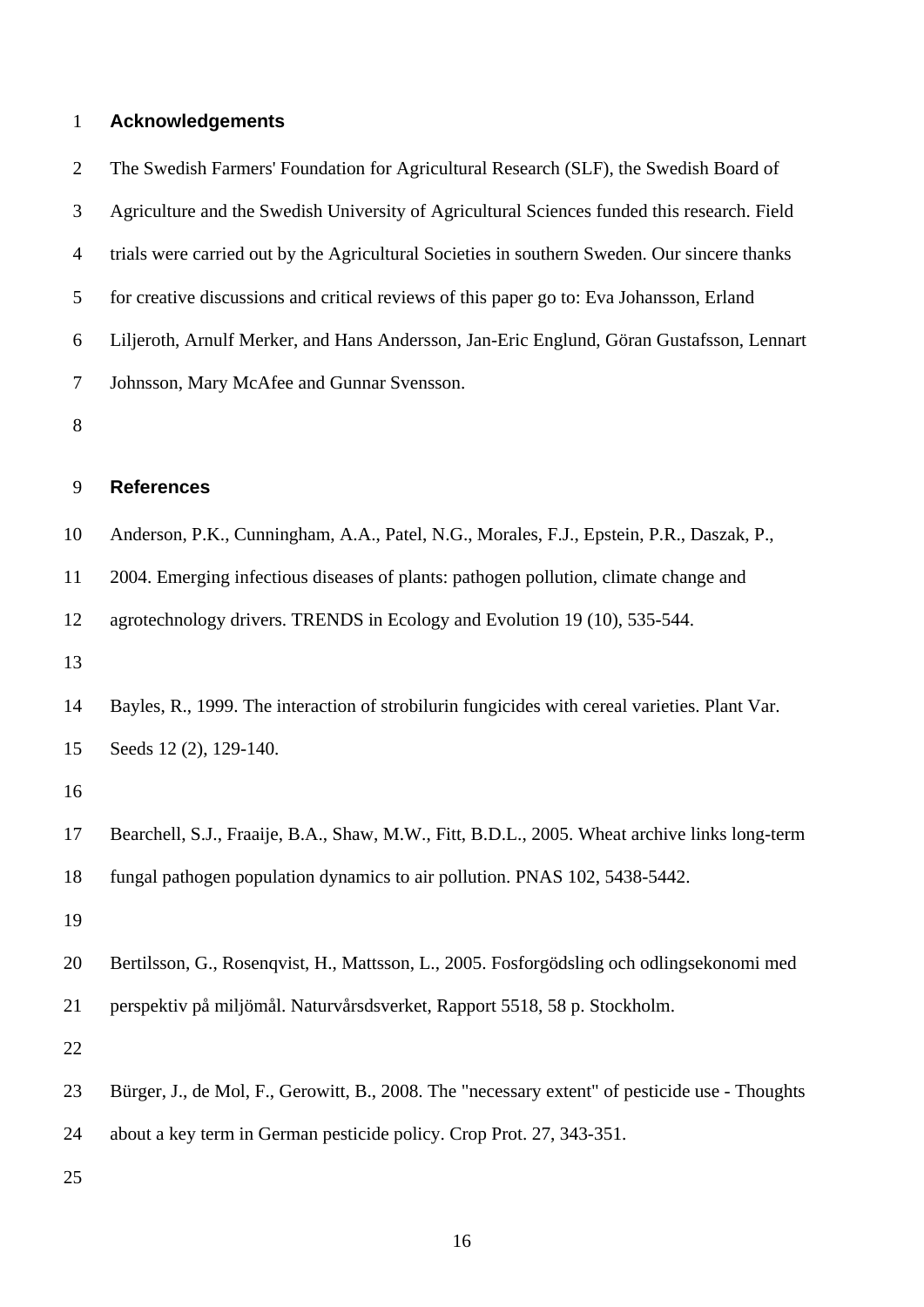| $\mathbf{1}$   | Carlson, G.A., Main, C.E., 1976. Economics of disease-loss management. Annual Review of          |
|----------------|--------------------------------------------------------------------------------------------------|
| 2              | Phytopathol. 14, 381-403.                                                                        |
| 3              |                                                                                                  |
| $\overline{4}$ | Chen, C-C., McCarl, B.A., 2001. An investigation of the relationship between pesticide usage     |
| 5              | and climate change. Climatic change 50, 475-487.                                                 |
| 6              |                                                                                                  |
| 7              | Cook, R.J., Jenkins, J.E.E., 1988. The contribution and value of pesticides to disease control   |
| 8              | in cereals. In Control of plant diseases: Costs and Benefits (eds. Clifford BC, Lester E), 3-12. |
| 9              |                                                                                                  |
| 10             | Cook, R.J., King, J.E., 1984. Loss caused by cereal diseases and the economics of fungicidal     |
| 11             | control. In Plant Diseases: Infection, Damage and Loss, 237-245. Blackwell Scientifique          |
| 12             | Publications, Oxford.                                                                            |
| 13             |                                                                                                  |
| 14             | Cooper, J., Dobson, H., 2007. The benefits of pesticides to mankind and the environment.         |
| 15             | Crop Prot. 26, 1337-1348.                                                                        |
| 16             |                                                                                                  |
| 17             | Dimmock, J.P.R.E., Gooding, M.J., 2002. The influence of foliar diseases, and their control      |
| 18             | by fungicides, on the protein concentration in wheat grain: a review. J. Agric. Sci. 138, 349-   |
| 19             | 366.                                                                                             |
| 20             |                                                                                                  |
| 21             | Duveiller, E., Singh, R.P., Nicol, J.M., 2007. The challenges of maintaining wheat               |
| 22             | productivity: pests, diseases, and potential epidemics. Euphytica 157, 417-430.                  |
| 23             |                                                                                                  |
| 24             | Eyal, Z., 1981. Integrated control of Septoria diseases of wheat. Plant Dis. 65, 763-768.        |
| 25             |                                                                                                  |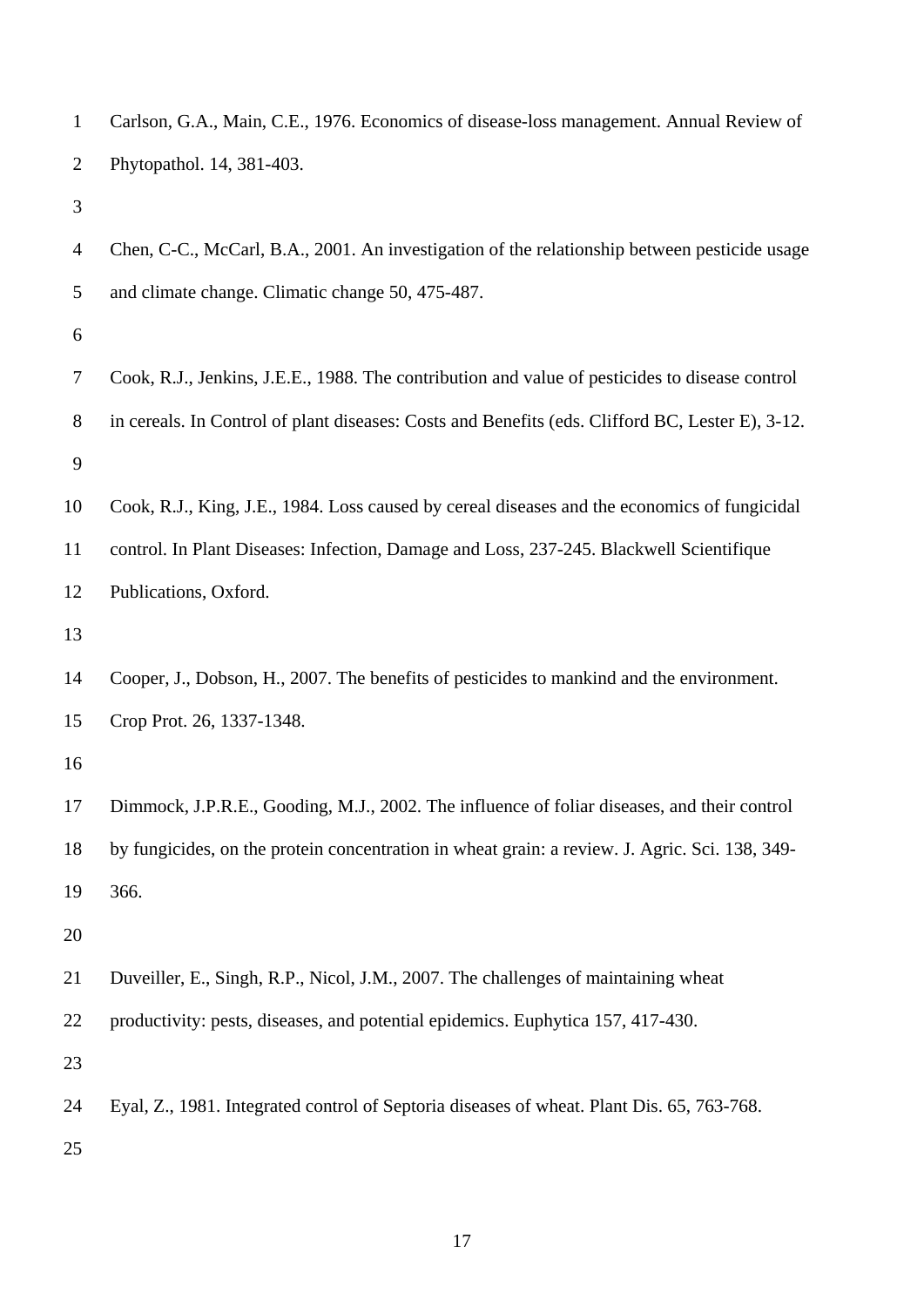| $\mathbf{1}$   | Fabre, F., Plantegenest, M., Yuen, J., 2007. Financial benefit of using crop protection decision |
|----------------|--------------------------------------------------------------------------------------------------|
| $\overline{2}$ | rules over systematic spraying strategies. Phytopathol. 97, 1484-1490.                           |
| 3              |                                                                                                  |
| $\overline{4}$ | Folkesson, Ö., 1992. Körskador vid körning i växande gröda. Faktablad om växtskydd,              |
| 5              | Jordbruk 65 J, 4 p. SLU Uppsala.                                                                 |
| 6              |                                                                                                  |
| 7              | Gooding MJ., 2007. Influence of foliar diseases and their control by fungicides on grain yield   |
| $8\,$          | and quality in wheat. In: H.T. Buck et al. (eds.) Wheat Production in Stressed Environments,     |
| 9              | 567-581. Developments in Plant Breeding vol. 12. Springer.                                       |
| 10             |                                                                                                  |
| 11             | Hawkins, D., 2005. Biomeasurement. Understanding, Analysing, and Communicating Data in           |
| 12             | the Biosciences. 284 p. Oxford University Press, UK.                                             |
| 13             |                                                                                                  |
| 14             | Headley, J.C., Lewis, J.N., 1967. The pesticide problem: an economic approach to public          |
| 15             | policy, pp. 141. Resources for the Future, Inc., Washington, D.C., USA.                          |
| 16             |                                                                                                  |
| 17             | Jørgensen, L.N., Thygesen, K. 2006. Fungicide resistance and its impact on recommendations       |
| 18             | to farmers – experience from Denmark. In Aspects of Appl. Biol. 71, 65-70.                       |
| 19             |                                                                                                  |
| 20             | KSLA, 1989. Minskad bekämpning i jordbruket. Möjligheter och konsekvenser. Rapport nr.           |
| 21             | 36, pp. 88. Kungl. Skogs- och Lantbruksakademien, Stockholm Sweden (ISSN 0349-1811).             |
| 22             |                                                                                                  |
| 23             | Marasas, C.N., Smale, M., Singh, R.P., 2003. The economic impact of productivity                 |
| 24             | maintenance research: breeding for leaf rust resistance in modern wheat. Agric. Econ. 29,        |
| 25             | 253-263.                                                                                         |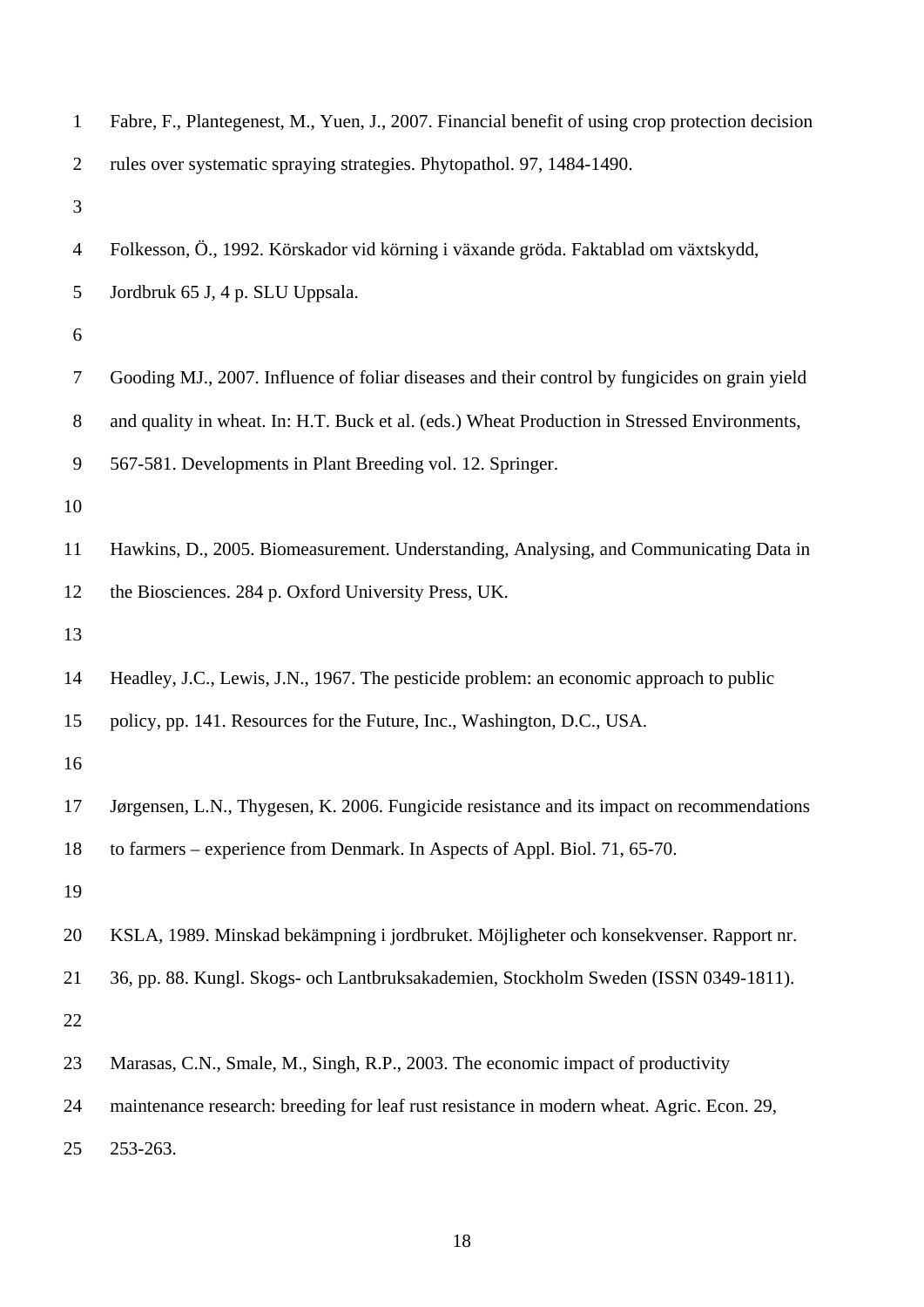| $\overline{2}$ | Milne, A, Paveley, N., Audsley, E., Parsons, D., 2007. A model of the effect of fungicides on  |
|----------------|------------------------------------------------------------------------------------------------|
| 3              | disease-induced yield loss, for use in wheat disease management decision support systems.      |
| $\overline{4}$ | Ann. Appl. Biol. 151, 113-125.                                                                 |
| 5              |                                                                                                |
| 6              | Nail, E.L., Young, D.L., Schillinger, W.F., 2007. Diesel and glyphosate price changes benefit  |
| $\tau$         | the economics of conservation tillage versus traditional tillage. Soil & Tillage Research 94,  |
| 8              | 321-327.                                                                                       |
| 9              |                                                                                                |
| 10             | Ordish, G., Dufour, D., 1969. Economic bases for protection against plant diseases. Annu.      |
| 11             | Rev. Phytopathol. 7, 31-50.                                                                    |
| 12             |                                                                                                |
| 13             | Priestley, R.H., Bayles, R.A., 1988. The contribution and value of resistant cultivars to      |
| 14             | disease control in cereals. In: Control of Plant Diseases: Costs and Benefits, Clifford BC and |
| 15             | Lester, E. eds., 53-65.                                                                        |
| 16             |                                                                                                |
| 17             | Regev, U., Gotsch, N., Rieder, P., 1997. Are fungicides, nitrogen and plant growth regulators  |
| 18             | risk-reducing? Empirical evidence from Swiss wheat production. J. Agric. Econ. 48, 167-178.    |
| 19             |                                                                                                |
| 20             | Rossing, W.A.H., Daamen, R.A., Hendrix, E.M.T., 1994. Framework to support decisions on        |
| 21             | chemical pest control under uncertainty, applied to aphids and brown rust in winter wheat.     |
| 22             | Crop Prot. 13 (1), 25-34.                                                                      |
| 23             |                                                                                                |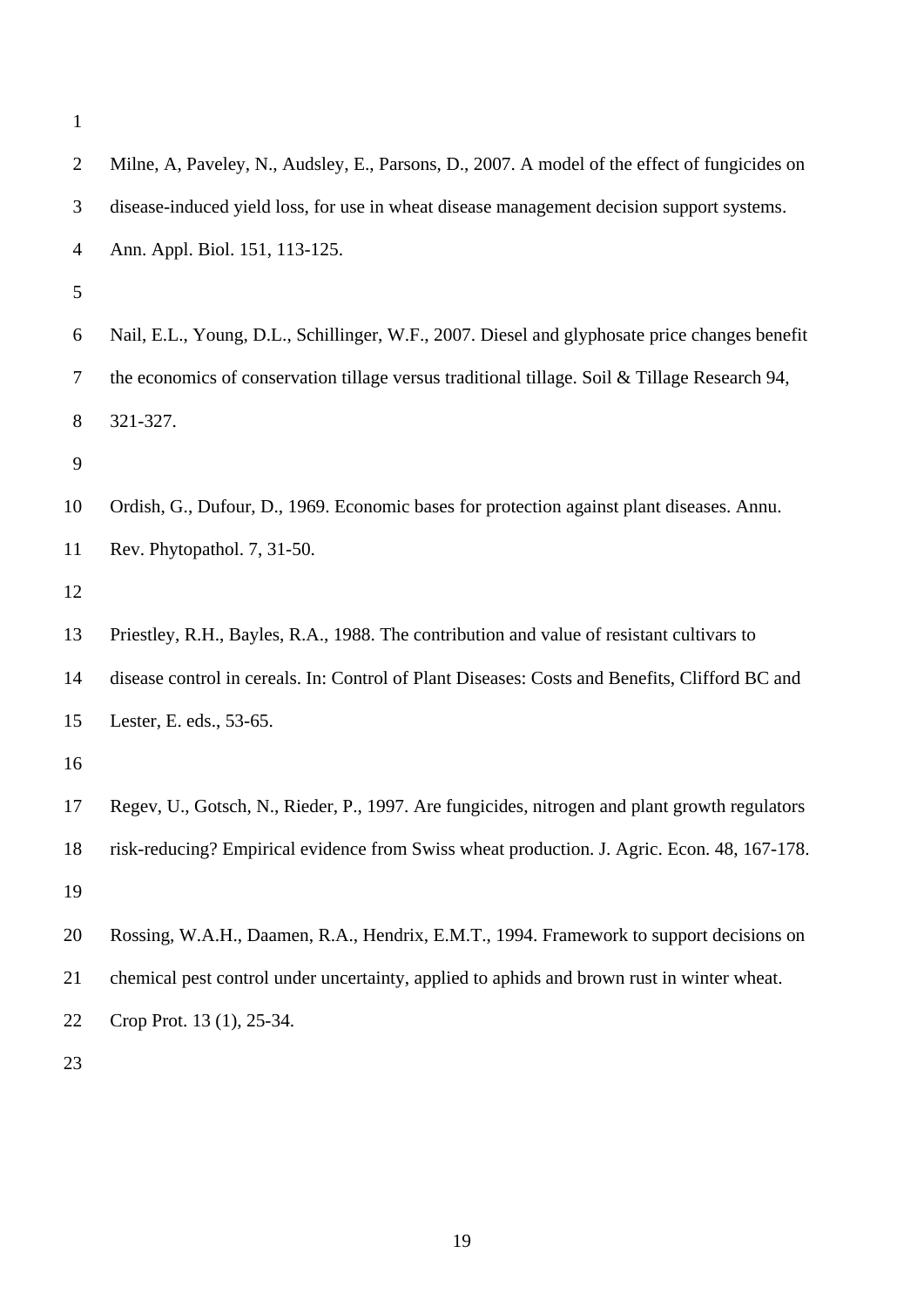| $\mathbf{1}$   | Ruske, R.E., Gooding, M.J., Dobraszczyk, B.J., 2004. Effects of triazole and strobilurin      |
|----------------|-----------------------------------------------------------------------------------------------|
| $\overline{2}$ | fungicide programmes, with and without late-season nitrogen fertiliser, on the baking quality |
| 3              | of Malacca winter wheat. J. Cereal Sci. 40, 1-8.                                              |
| $\overline{4}$ |                                                                                               |
| 5              | SCB/SJV, 2008. Växtskyddsmedel i jord och trädgårdsbruket 2006. Statistiska Meddelanden       |
| 6              | MI 31 SM 0701 korrigerad version, 70 p. (www.siv.se and www.scb.se accessed March             |
| $\tau$         | 2009).                                                                                        |
| 8              |                                                                                               |
| 9              | Serra, T., Zilberman, D., Goodwin, B.K., Hyvonen, K., 2005. Replacement of agricultural       |
| 10             | price supports by area payments in the European Union and the effects on pesticide use. Am.   |
| 11             | J. Agric. Econ. 87, 870-884.                                                                  |
| 12             |                                                                                               |
| 13             | SJV, 2008. Bekämpningsrekommendationer. Svampar och insekter 2008 (www.sjv.se,                |
| 14             | accessed March 2009).                                                                         |
| 15             |                                                                                               |
| 16             | Sundell, B., 1980. Växtskadegörare i jordbruket. 3. Ekonomiska effekter av en minskad         |
| 17             | användning av kemiska bekämpningsmedel (engl. summary). Rapport från institutionen för        |
| 18             | ekonomi och statistik, 170, pp. 128. SLU Uppsala.                                             |
| 19             |                                                                                               |
| 20             | Tottman, D.R., Broad, H., 1987. The decimal code for the growth stages of cereals, with       |
| 21             | illustrations. Ann. appl. Biol. 110, 441-454.                                                 |
| 22             |                                                                                               |
| 23             | Walters, D.R., Bingham, I.J., 2007. Influence of nutrition on disease development caused by   |
| 24             | fungal pathogens: implications for plant disease control. Ann. appl. Biol. 151, 307-324.      |
| 25             |                                                                                               |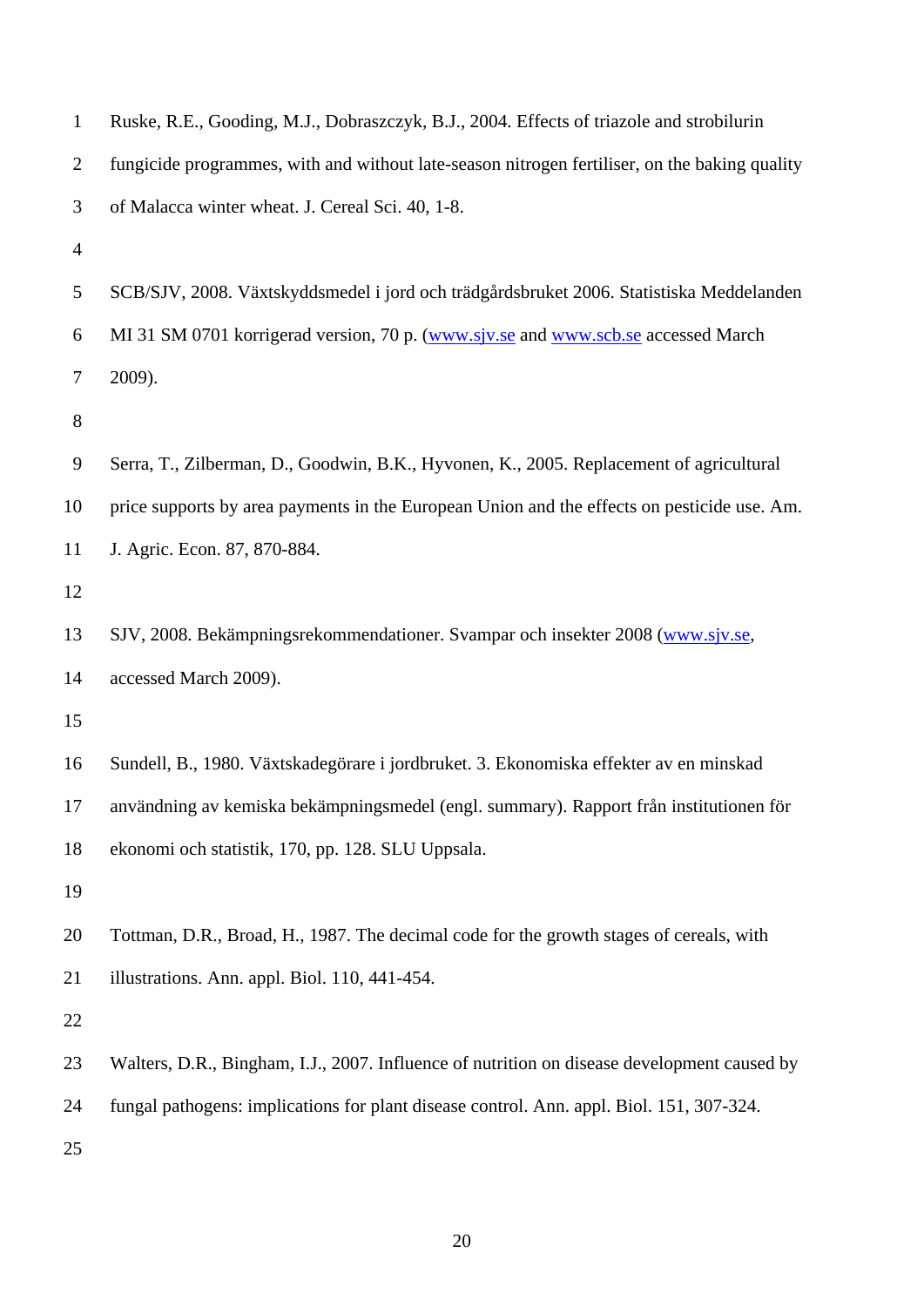| $\mathbf{1}$     | Wang, J., Pawelzik, E., Weinert, J. Zhao, Q. Wolf, G.A., 2008. Factors influencing falling   |
|------------------|----------------------------------------------------------------------------------------------|
| $\overline{2}$   | number in winter wheat. Eur. Food Res. Technol. 226, 1365-1371.                              |
| 3                |                                                                                              |
| $\overline{4}$   | Wiik, L., 1991. Ekonomisk betydelse av svampsjukdomar i stråsäd vid förändrade priser        |
| 5                | (Engl. summary). 32:a svenska växtskyddskonferensen. Uppsala 30-31 januari 1991.             |
| 6                | Skadedjur och växtsjukdomar, 171-186.                                                        |
| $\tau$           |                                                                                              |
| $8\,$            | Wiik, L., 2009. Yield and disease control in winter wheat in southern Sweden during 1977-    |
| $\boldsymbol{9}$ | 2005. Crop Prot. 28, 82-89.                                                                  |
| 10               |                                                                                              |
| 11               | Wiik, L., Ewaldz, T. Impact of temperature and precipitation on yield and plant diseases of  |
| 12               | winter wheat in southern Sweden 1983-2007, Crop Protection (2009),                           |
| 13               | doi:10.1016/j.cropro.2009.05.002.                                                            |
| 14               |                                                                                              |
| 15               | Wiik, L., Pålsson, L., 2004. Olika insatser av fungicider och kväve i höstvete. Skåneförsök  |
| 16               | 2003. Meddelande nr 70, försöksringarna och hushållningssällskapen i Skåne, 144-161.         |
| 17               |                                                                                              |
| 18               | Wiik, L., Olofsson, B., Johnsson, L., Olvång, H., 1995. Sprutning mot skadesvampar i stråsäd |
| 19               | med fungicider 1976-1992. Engl. summary. SLU, institutionen för växtskyddsvetenskap,         |
| 20               | rapport 3, pp. 115.                                                                          |
| 21               |                                                                                              |
| 22               | Zadoks, J.C., 1984. Analyzing cost effectiveness of EPIPRE. EPPO Bull. 14, 401-407.          |
| 23               |                                                                                              |
| 24               | Zilberman, D., Schmitz, A, Casterline, G., Lichtenberg, E., Stebert, J.B., 1991. The         |
| 25               | economics of pesticide use and regulation. Science 253, 518-522.                             |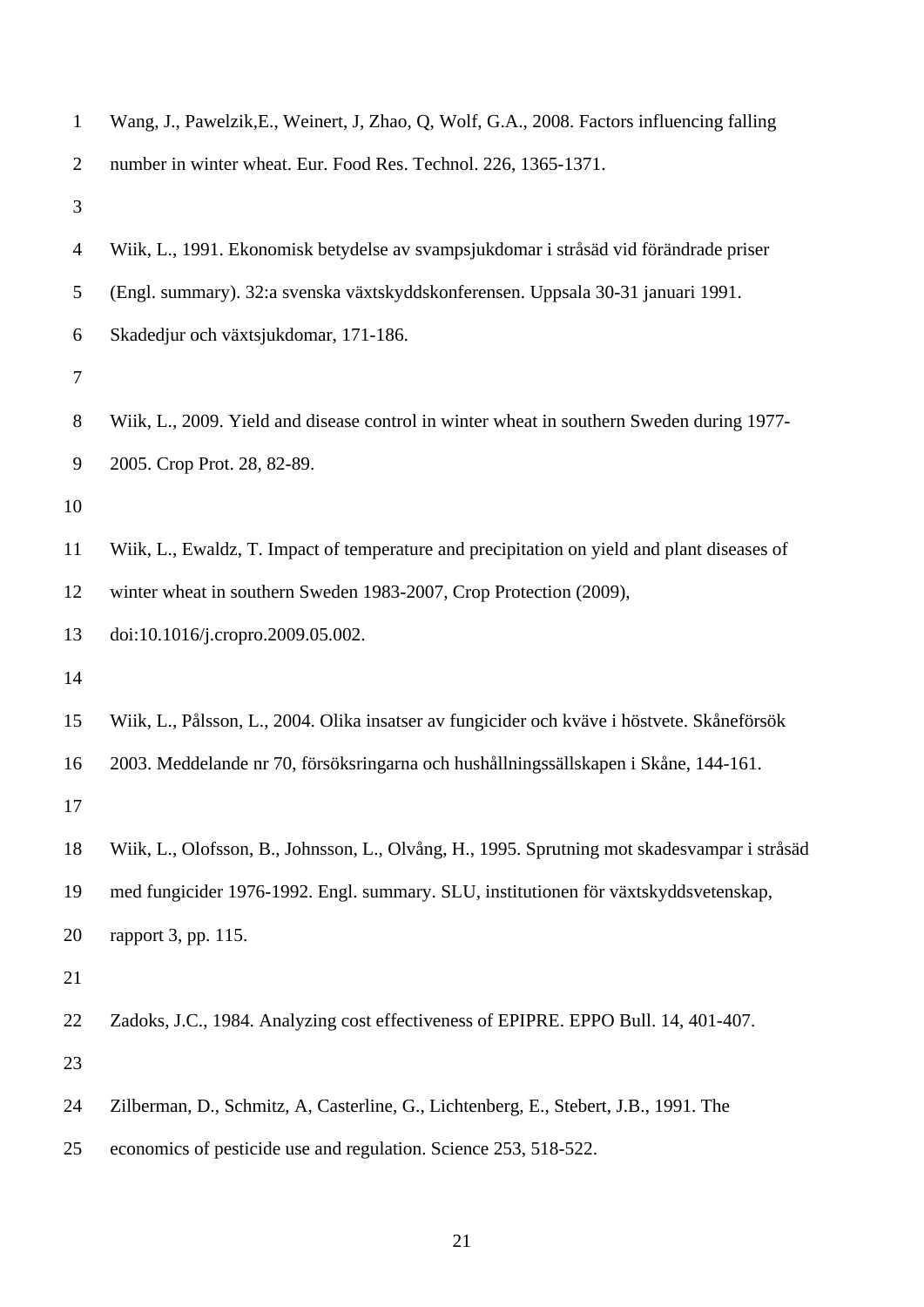|                  | Designation of scenarios at three  |                  | Fungicide price             | Cost of spraying            | $\sim$ Cost of damage <sup>a</sup> | Treatment cost              |
|------------------|------------------------------------|------------------|-----------------------------|-----------------------------|------------------------------------|-----------------------------|
|                  | grain prices                       |                  |                             |                             |                                    |                             |
| $10 \in dt^{-1}$ | $20 \text{ } \in \text{ } dt^{-1}$ | $30 \in dt^{-1}$ | $\epsilon$ ha <sup>-1</sup> | $\epsilon$ ha <sup>-1</sup> | $\epsilon$ ha <sup>-1</sup>        | $\epsilon$ ha <sup>-1</sup> |
| 10               | 20                                 | 30               |                             |                             |                                    |                             |
|                  | 21                                 | 31               | 30                          |                             |                                    | 46                          |
| 12a              | 22                                 | 32               | 40                          |                             |                                    | 50                          |
| 12 <sub>b</sub>  |                                    |                  | $\mathrm{od}^{\mathrm{c}}$  |                             |                                    | od <sup>1</sup>             |
| 13               | 23                                 | 33               | 40                          |                             |                                    | 56                          |
| 14               | 24                                 | 34               | 40                          |                             |                                    | 60                          |
|                  | 25                                 | 35               | 60                          |                             |                                    | 76                          |
| 16               | 26                                 | 36               | 60                          |                             |                                    | 80                          |

Table 1. Designation and economics of 22 scenarios with different grain prices ( $\epsilon$  dt<sup>-1</sup>) to the farmer and different treatment costs associated with spraying ( $\epsilon$  ha<sup>-1</sup>)

 $\frac{16}{a}$  Mean cost at 0.4% damage in the crop due to spraying was  $\sim$ 4 € ha<sup>-1</sup>, and at 0.8%  $\sim$ 8 € ha<sup>-1</sup> depending on yield level.

<sup>b</sup> In scenario 12b, the cost of Amistar at optimal dose (od) was included to consider the net return when a mean optimal fungicide dose was used during the latter period of the evaluation period (1995-2007).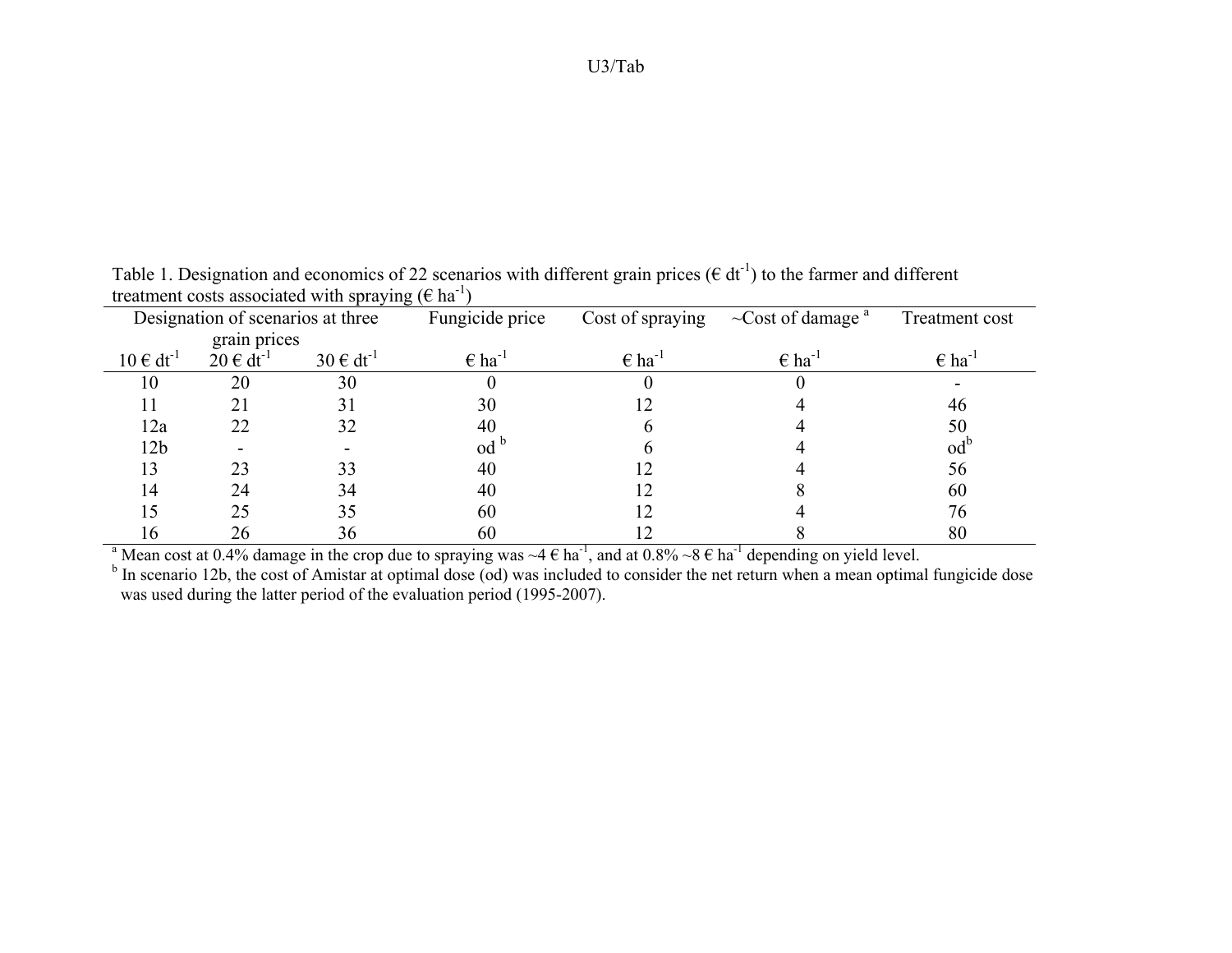| $\frac{1}{2}$ or $\frac{1}{2}$ or $\frac{1}{2}$ or $\frac{1}{2}$ or $\frac{1}{2}$ or $\frac{1}{2}$ or $\frac{1}{2}$ or $\frac{1}{2}$ or $\frac{1}{2}$ or $\frac{1}{2}$ or $\frac{1}{2}$ or $\frac{1}{2}$ or $\frac{1}{2}$ or $\frac{1}{2}$ or $\frac{1}{2}$ or $\frac{1}{2}$ or $\frac{1}{2}$ or |                              |           |                                         |          |                                             |          |                    |
|--------------------------------------------------------------------------------------------------------------------------------------------------------------------------------------------------------------------------------------------------------------------------------------------------|------------------------------|-----------|-----------------------------------------|----------|---------------------------------------------|----------|--------------------|
| Year $(N^a)$                                                                                                                                                                                                                                                                                     | Grain price $10 \in dt^{-1}$ |           | Grain price $20 \in \overline{dt^{-1}}$ |          | Grain price $30 \text{ } \in \text{ } dt^1$ |          | Tukey <sup>a</sup> |
|                                                                                                                                                                                                                                                                                                  | Max. cost                    | Std. dev. | Max. cost                               | Std. dev | Max. cost                                   | Std. dev |                    |
| 1983<br>(13)                                                                                                                                                                                                                                                                                     | 46                           | 28        | 109                                     | 66       | 172                                         | 104      | cdef               |
| 1984<br>(16)                                                                                                                                                                                                                                                                                     | 60                           | 23        | 141                                     | 54       | 221                                         | 85       | cdef               |
| 1985<br>(13)                                                                                                                                                                                                                                                                                     | 32                           | 18        | 76                                      | 42       | 120                                         | 66       | def                |
| 1986<br>(7)                                                                                                                                                                                                                                                                                      | 34                           | 44        | 80                                      | 103      | 126                                         | 162      | def                |
| 1987<br>(7)                                                                                                                                                                                                                                                                                      | 137                          | 41        | 323                                     | 97       | 508                                         | 153      | a                  |
| 1988<br>(5)                                                                                                                                                                                                                                                                                      | 62                           | 13        | 145                                     | 31       | 229                                         | 49       | cdef               |
| 1989<br>(12)                                                                                                                                                                                                                                                                                     | 19                           | 24        | 44                                      | 57       | $70\,$                                      | 89       | $\mathbf f$        |
| 1990<br>(9)                                                                                                                                                                                                                                                                                      | 95                           | 51        | 224                                     | 119      | 353                                         | 187      | abc                |
| 1991<br>(11)                                                                                                                                                                                                                                                                                     | 64                           | 23        | 150                                     | 53       | 237                                         | 83       | cdef               |
| 1992<br>(6)                                                                                                                                                                                                                                                                                      | 18                           | 11        | 43                                      | 26       | 67                                          | 41       | $\mathbf f$        |
| 1993<br>(3)                                                                                                                                                                                                                                                                                      | 24                           | 24        | 56                                      | 56       | 89                                          | 88       | ef                 |
| 1994<br>(12)                                                                                                                                                                                                                                                                                     | 20                           | 12        | 46                                      | 29       | 73                                          | 45       | $\mathbf f$        |
| 1995<br>(47)                                                                                                                                                                                                                                                                                     | 36                           | 26        | 84                                      | 61       | 133                                         | 96       | def                |
| 1996<br>(65)                                                                                                                                                                                                                                                                                     | 75                           | 50        | 176                                     | 118      | 277                                         | 186      | bcdef              |
| 1997<br>(63)                                                                                                                                                                                                                                                                                     | 88                           | 38        | 206                                     | 90       | 324                                         | 141      | abcd               |
| 1998<br>(36)                                                                                                                                                                                                                                                                                     | 101                          | 41        | 237                                     | 95       | 374                                         | 150      | abc                |
| 1999<br>(34)                                                                                                                                                                                                                                                                                     | 90                           | 46        | 211                                     | 109      | 332                                         | 172      | abcd               |
| 2000<br>(37)                                                                                                                                                                                                                                                                                     | 58                           | 33        | 137                                     | 79       | 215                                         | 124      | cdef               |
| 2001<br>(93)                                                                                                                                                                                                                                                                                     | 53                           | 41        | 124                                     | 95       | 195                                         | 150      | cdef               |
| 2002 (107)                                                                                                                                                                                                                                                                                       | 132                          | 54        | 311                                     | 127      | 490                                         | 201      | ab                 |
| 2003<br>(94)                                                                                                                                                                                                                                                                                     | 81                           | 30        | 191                                     | 71       | 301                                         | 111      | abcde              |
| 2004<br>(36)                                                                                                                                                                                                                                                                                     | 67                           | 42        | 158                                     | 99       | 249                                         | 155      | cdef               |
| 2005<br>(31)                                                                                                                                                                                                                                                                                     | 24                           | 25        | 57                                      | 59       | 91                                          | 92       | $\mathrm{ef}$      |
| 2006<br>(6)                                                                                                                                                                                                                                                                                      | 36                           | 19        | 84                                      | 45       | 132                                         | 70       | def                |
| 2007<br>(8)                                                                                                                                                                                                                                                                                      | 72                           | 24        | 169                                     | 55       | 266                                         | 87       | cdef               |
| Mean <sup>b</sup>                                                                                                                                                                                                                                                                                | 61                           | 34        | 143                                     | 79       | 226                                         | 124      |                    |
| Mean <sup>c</sup>                                                                                                                                                                                                                                                                                | 74                           | 50        | 175                                     | 119      | 275                                         | 187      |                    |

Table 3. Maximum total cost ( $\epsilon$  ha<sup>-1</sup>) of a single fungicide treatment at GS 45-61 in southern Sweden 1983-2007 that still gives a profitable net return at three grain prices (scenarios 10 , 20 and 30)

Mean<sup>c</sup> 74 50 175 119 275 187<br>a Valid in max. cost columns at all three grain prices. Group size is unequal. Harmonic mean of group sizes is used. Type I error levels are not guaranteed.  $\frac{b}{b}$  Mean of years (N=25).  $\frac{c}{c}$  Mean of all entries (N=771).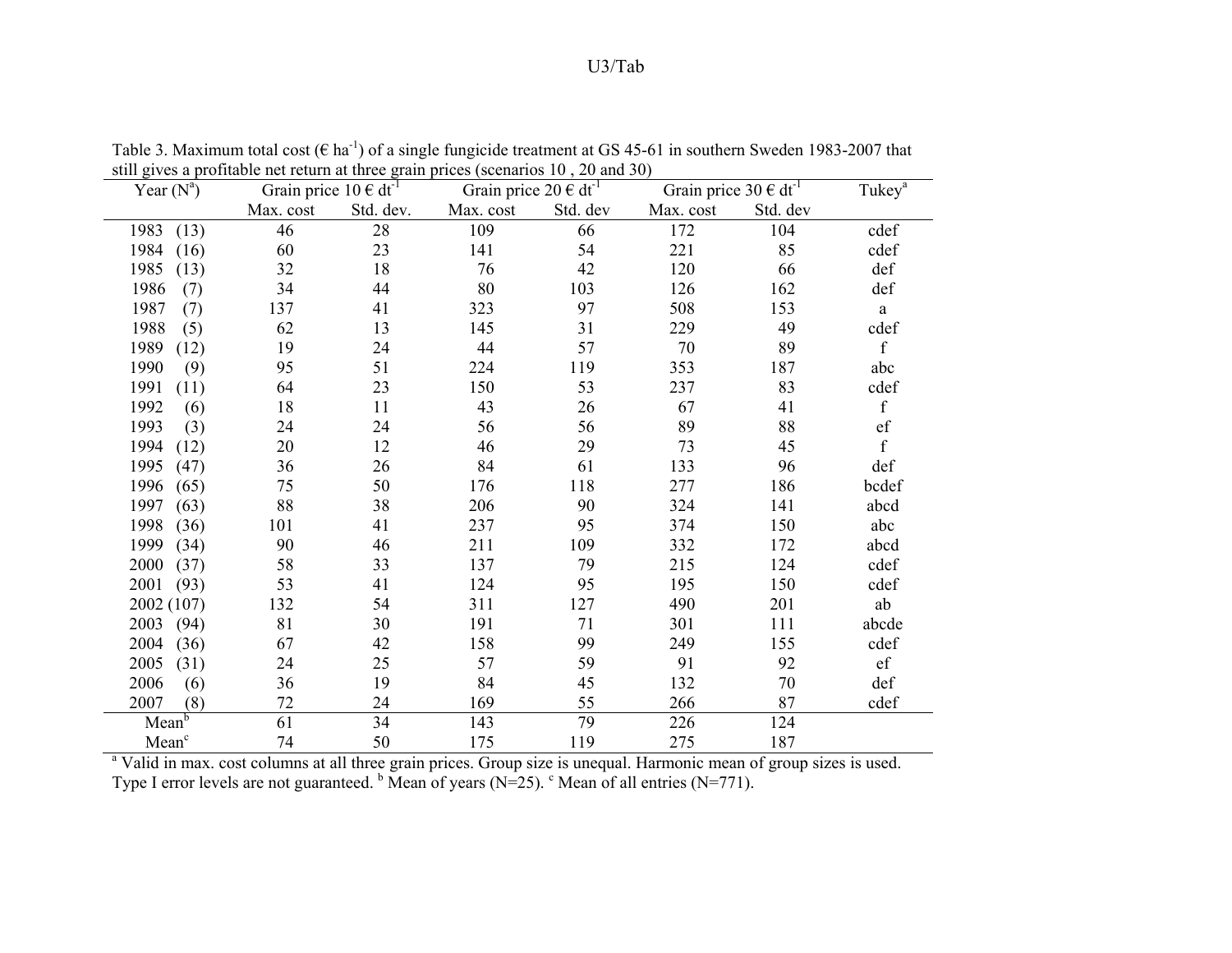| Year      |       |       |                 |                |              |       | Net return ( $\epsilon$ ha <sup>-1</sup> ) |      | ), annual mean 1983-2007 of 18 scenarios |       |                |                |     |     |     |                |       |       |
|-----------|-------|-------|-----------------|----------------|--------------|-------|--------------------------------------------|------|------------------------------------------|-------|----------------|----------------|-----|-----|-----|----------------|-------|-------|
|           | 11    | 12a   | 13              | 14             | 15           | 16    | 21                                         | 22   | 23                                       | 24    | 25             | 26             | 31  | 32  | 33  | 34             | 35    | 36    |
| 1983      | 3     | $-1$  | $-7$            | $-9$           | $-27$        | $-29$ | 63                                         | 59   | 53                                       | 49    | 33             | 29             | 123 | 119 | 113 | 107            | 93    | 87    |
| 1984      | 16    | 12    | 6               | 3              | $-14$        | $-17$ | 93                                         | 89   | 83                                       | 78    | 63             | 58             | 171 | 167 | 161 | 153            | 141   | 133   |
| 1985      | $-12$ | $-16$ | $-22$           | $-24$          | $-42$        | $-44$ | 29                                         | 25   | 19                                       | 14    | $-1$           | $-6$           | 70  | 66  | 60  | 52             | 40    | 32    |
| 1986      | $-10$ | $-14$ | $-20$           | $-22$          | $-40$        | $-42$ | 33                                         | 29   | 23                                       | 17    | $\overline{3}$ | $-3$           | 76  | 72  | 66  | 57             | 46    | 37    |
| 1987      | 93    | 89    | 83              | 82             | 63           | 62    | 276                                        | 272  | 266                                      | 262   | 246            | 242            | 459 | 455 | 449 | 443            | 429   | 423   |
| 1988      | 17    | 13    | $7\phantom{.0}$ | 5              | $-13$        | $-15$ | 98                                         | 94   | 88                                       | 82    | 68             | 62             | 178 | 174 | 168 | 159            | 148   | 139   |
| 1989      | $-25$ | $-29$ | $-35$           | $-37$          | $-55$        | $-57$ | $-3$                                       | $-7$ | $-13$                                    | $-17$ | $-33$          | $-37$          | 20  | 16  | 10  | 3              | $-10$ | $-17$ |
| 1990      | 51    | 47    | 41              | 38             | 21           | 18    | 176                                        | 172  | 166                                      | 160   | 146            | 140            | 301 | 297 | 291 | 281            | 271   | 261   |
| 1991      | 20    | 16    | 10              | $\overline{7}$ | $-10$        | $-13$ | 103                                        | 99   | 93                                       | 88    | 73             | 68             | 187 | 183 | 177 | 168            | 157   | 148   |
| 1992      | -26   | $-30$ | $-36$           | $-38$          | $-56$        | $-58$ | $-4$                                       | $-8$ | -14                                      | $-19$ | $-34$          | $-39$          | 18  | 14  | 8   | $\mathbf{0}$   | $-12$ | $-20$ |
| 1993      | $-20$ | $-24$ | $-30$           | $-33$          | $-50$        | $-53$ | 9                                          | 5    | $-1$                                     | $-7$  | $-21$          | $-27$          | 38  | 34  | 28  | 19             | 8     | $-1$  |
| 1994      | $-25$ | $-29$ | $-35$           | $-37$          | $-55$        | $-57$ | $-1$                                       | $-5$ | $-11$                                    | $-16$ | $-31$          | $-36$          | 22  | 18  | 12  | $\overline{4}$ | $-8$  | $-16$ |
| 1995      | $-9$  | $-13$ | $-19$           | $-21$          | $-39$        | $-41$ | 36                                         | 32   | 26                                       | 20    | 6              | $\overline{0}$ | 81  | 77  | 71  | 62             | 51    | 42    |
| 1996      | 30    | 26    | 20              | 17             | $\mathbf{0}$ | $-3$  | 127                                        | 123  | 117                                      | 111   | 97             | 91             | 220 | 221 | 215 | 205            | 195   | 185   |
| 1997      | 43    | 39    | 33              | 30             | 13           | 10    | 157                                        | 153  | 147                                      | 141   | 127            | 121            | 272 | 268 | 262 | 251            | 242   | 231   |
| 1998      | 56    | 52    | 46              | 43             | 26           | 23    | 189                                        | 185  | 179                                      | 172   | 159            | 152            | 321 | 317 | 311 | 300            | 291   | 280   |
| 1999      | 45    | 41    | 35              | 32             | 15           | 12    | 162                                        | 158  | 152                                      | 145   | 132            | 125            | 279 | 275 | 269 | 258            | 249   | 238   |
| 2000      | 13    | 9     | 3               | $\mathbf{0}$   | $-17$        | $-20$ | 87                                         | 83   | 77                                       | 70    | 57             | 50             | 162 | 158 | 152 | 140            | 132   | 120   |
| 2001      | 8     | 4     | $-2$            | $-5$           | $-22$        | $-25$ | 75                                         | 71   | 65                                       | 58    | 45             | 38             | 142 | 138 | 132 | 120            | 112   | 100   |
| 2002      | 87    | 83    | 77              | 74             | 57           | 54    | 262                                        | 258  | 252                                      | 245   | 232            | 225            | 437 | 433 | 427 | 415            | 407   | 395   |
| 2003      | 36    | 32    | 26              | 23             | 6            | 3     | 142                                        | 138  | 132                                      | 125   | 112            | 105            | 248 | 244 | 238 | 227            | 218   | 207   |
| 2004      | 22    | 18    | 12              | 9              | $-8$         | $-11$ | 109                                        | 105  | 99                                       | 91    | 79             | 71             | 195 | 191 | 185 | 174            | 165   | 154   |
| 2005      | $-21$ | $-25$ | $-31$           | $-35$          | $-51$        | $-55$ | 7                                          | 3    | $-3$                                     | $-11$ | $-23$          | $-31$          | 35  | 31  | 25  | 12             | 5     | $-8$  |
| 2006      | $-9$  | $-13$ | $-19$           | $-22$          | $-39$        | $-42$ | 36                                         | 32   | 26                                       | 19    | 6              | $-1$           | 80  | 76  | 70  | 60             | 50    | 40    |
| 2007      | 27    | 23    | 17              | 14             | $-3$         | -6    | 121                                        | 117  | 111                                      | 104   | 91             | 84             | 214 | 210 | 204 | 194            | 184   | 174   |
| a<br>Mean | 16    | 12    | 6               | 4              | $-14$        | $-16$ | 95                                         | 91   | 85                                       | 79    | 65             | 59             | 174 | 170 | 164 | 155            | 144   | 135   |

Table 4. Different scenarios and mean annual profitability ( $\epsilon$  ha<sup>-1</sup>) for a single fungicide treatment at GS 45-61 in southern Sweden 1983-2007. Shaded areas represent annual means with negative profitability

<sup>a</sup> Mean of years.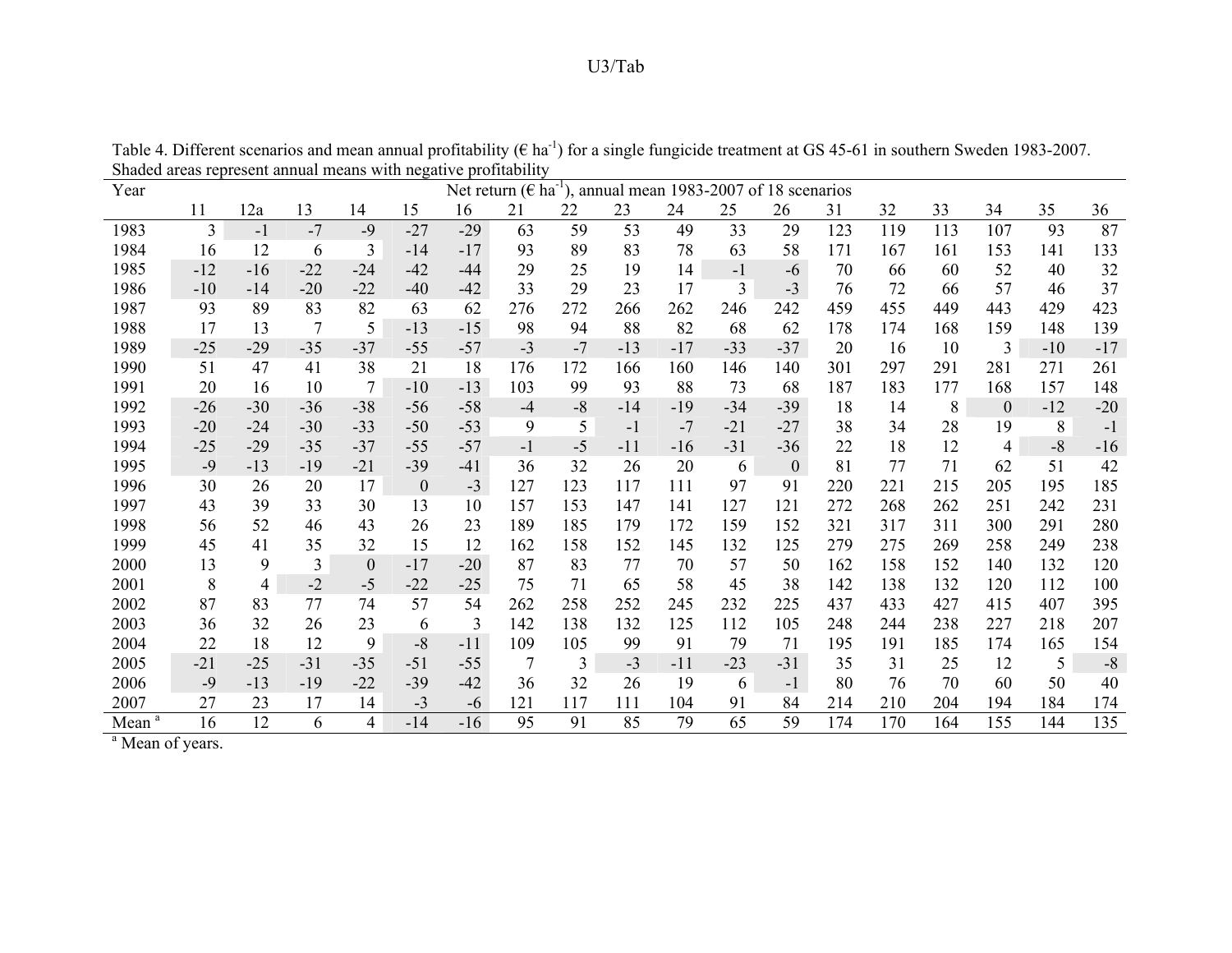| Year              | N   |              |                  |                  |                  |                  |                | Profitable entries (%), annual mean of 18 scenarios 1983-2007 |     |     |     |                  |              |     |     |     |     |     |     |
|-------------------|-----|--------------|------------------|------------------|------------------|------------------|----------------|---------------------------------------------------------------|-----|-----|-----|------------------|--------------|-----|-----|-----|-----|-----|-----|
|                   |     | 11           | 12a              | 13               | 14               | 15               | 16             | 21                                                            | 22  | 23  | 24  | 25               | 26           | 31  | 32  | 33  | 34  | 35  | 36  |
| 1983              | 13  | 46           | 46               | 38               | 38               | 15               | 15             | 85                                                            | 85  | 77  | 77  | 69               | 62           | 85  | 85  | 85  | 85  | 85  | 77  |
| 1984              | 16  | 75           | 75               | 75               | 69               | 25               | 25             | 100                                                           | 94  | 94  | 94  | 75               | 75           | 100 | 100 | 100 | 100 | 94  | 94  |
| 1985              | 13  | 15           | 15               | 8                | 8                | $\theta$         | $\mathbf{0}$   | 85                                                            | 77  | 62  | 62  | 46               | 38           | 92  | 92  | 92  | 92  | 77  | 62  |
| 1986              | 7   | 29           | 29               | 29               | 14               | 14               | 14             | 57                                                            | 57  | 57  | 57  | 43               | 29           | 57  | 57  | 57  | 57  | 57  | 57  |
| 1987              | 7   | 100          | 100              | 100              | 100              | 86               | 86             | 100                                                           | 100 | 100 | 100 | 100              | 100          | 100 | 100 | 100 | 100 | 100 | 100 |
| 1988              | 5   | 80           | 80               | 80               | 80               | $\boldsymbol{0}$ | $\overline{0}$ | 100                                                           | 100 | 100 | 100 | 100              | 100          | 100 | 100 | 100 | 100 | 100 | 100 |
| 1989              | 12  | 8            | 8                | 8                | 8                | 8                | 8              | 42                                                            | 33  | 33  | 25  | 25               | 17           | 42  | 42  | 42  | 42  | 33  | 33  |
| 1990              | 9   | 89           | 89               | 89               | 78               | 67               | 67             | 89                                                            | 89  | 89  | 89  | 89               | 89           | 89  | 89  | 89  | 89  | 89  | 89  |
| 1991              | 11  | 82           | 73               | 64               | 64               | 36               | 36             | 100                                                           | 100 | 100 | 100 | 100              | 91           | 100 | 100 | 100 | 100 | 100 | 100 |
| 1992              | 6   | $\mathbf{0}$ | $\mathbf{0}$     | $\theta$         | $\mathbf{0}$     | $\mathbf{0}$     | $\theta$       | 50                                                            | 50  | 33  | 33  | $\boldsymbol{0}$ | $\mathbf{0}$ | 83  | 50  | 50  | 50  | 50  | 50  |
| 1993              | 3   | 33           | 33               | $\boldsymbol{0}$ | $\boldsymbol{0}$ | $\mathbf{0}$     | $\theta$       | 67                                                            | 33  | 33  | 33  | 33               | 33           | 67  | 67  | 67  | 67  | 33  | 33  |
| 1994              | 12  | $\theta$     | $\boldsymbol{0}$ | $\boldsymbol{0}$ | $\boldsymbol{0}$ | $\boldsymbol{0}$ | $\theta$       | 42                                                            | 42  | 33  | 33  | 17               | 8            | 75  | 58  | 50  | 42  | 42  | 42  |
| 1995              | 47  | 32           | 26               | 19               | 17               | 6                | 6              | 68                                                            | 68  | 64  | 62  | 51               | 40           | 81  | 79  | 79  | 72  | 68  | 62  |
| 1996              | 65  | 74           | 71               | 66               | 66               | 52               | 48             | 82                                                            | 80  | 78  | 78  | 77               | 74           | 83  | 83  | 83  | 82  | 80  | 78  |
| 1997              | 63  | 86           | 84               | 79               | 78               | 57               | 54             | 97                                                            | 97  | 95  | 95  | 95               | 94           | 98  | 98  | 98  | 97  | 97  | 95  |
| 1998              | 36  | 94           | 94               | 92               | 89               | 67               | 64             | 100                                                           | 100 | 100 | 97  | 97               | 97           | 100 | 100 | 100 | 100 | 100 | 100 |
| 1999              | 34  | 85           | 79               | 71               | 68               | 56               | 56             | 97                                                            | 97  | 97  | 94  | 94               | 91           | 97  | 97  | 97  | 97  | 97  | 97  |
| 2000              | 37  | 62           | 62               | 57               | 51               | 30               | 27             | 86                                                            | 86  | 78  | 78  | 76               | 76           | 89  | 89  | 89  | 89  | 86  | 78  |
| 2001              | 93  | 52           | 48               | 45               | 43               | 27               | 26             | 74                                                            | 74  | 74  | 71  | 66               | 60           | 78  | 77  | 75  | 74  | 74  | 73  |
| 2002              | 107 | 93           | 92               | 92               | 92               | 84               | 84             | 98                                                            | 98  | 97  | 96  | 93               | 93           | 100 | 100 | 99  | 98  | 98  | 97  |
| 2003              | 94  | 87           | 83               | 76               | 73               | 55               | 53             | 100                                                           | 100 | 99  | 98  | 95               | 94           | 100 | 100 | 100 | 100 | 100 | 98  |
| 2004              | 36  | 67           | 61               | 58               | 58               | 42               | 39             | 83                                                            | 83  | 81  | 81  | 72               | 69           | 89  | 83  | 83  | 83  | 83  | 81  |
| 2005              | 31  | 16           | 13               | 10               | 10               | 6                | 6              | 42                                                            | 39  | 32  | 32  | 29               | 26           | 55  | 55  | 48  | 42  | 39  | 32  |
| 2006              | 6   | 17           | 17               | 17               | 17               | $\overline{0}$   | $\Omega$       | 83                                                            | 83  | 83  | 83  | 67               | 33           | 83  | 83  | 83  | 83  | 83  | 83  |
| 2007              | 8   | 88           | 75               | 75               | 75               | 50               | 25             | 100                                                           | 100 | 100 | 100 | 100              | 100          | 100 | 100 | 100 | 100 | 100 | 100 |
| Mean <sup>a</sup> |     | 56           | 54               | 50               | 48               | 31               | 30             | 81                                                            | 79  | 76  | 75  | 68               | 64           | 86  | 83  | 83  | 82  | 79  | 76  |

 Table 5. Profitability (% of no. of entries) of a single fungicide treatment at GS 45-61 in southern Sweden 1983-2007. Shaded areas represent annual means with negative profitability in Table 3

<sup>a</sup> Mean of years.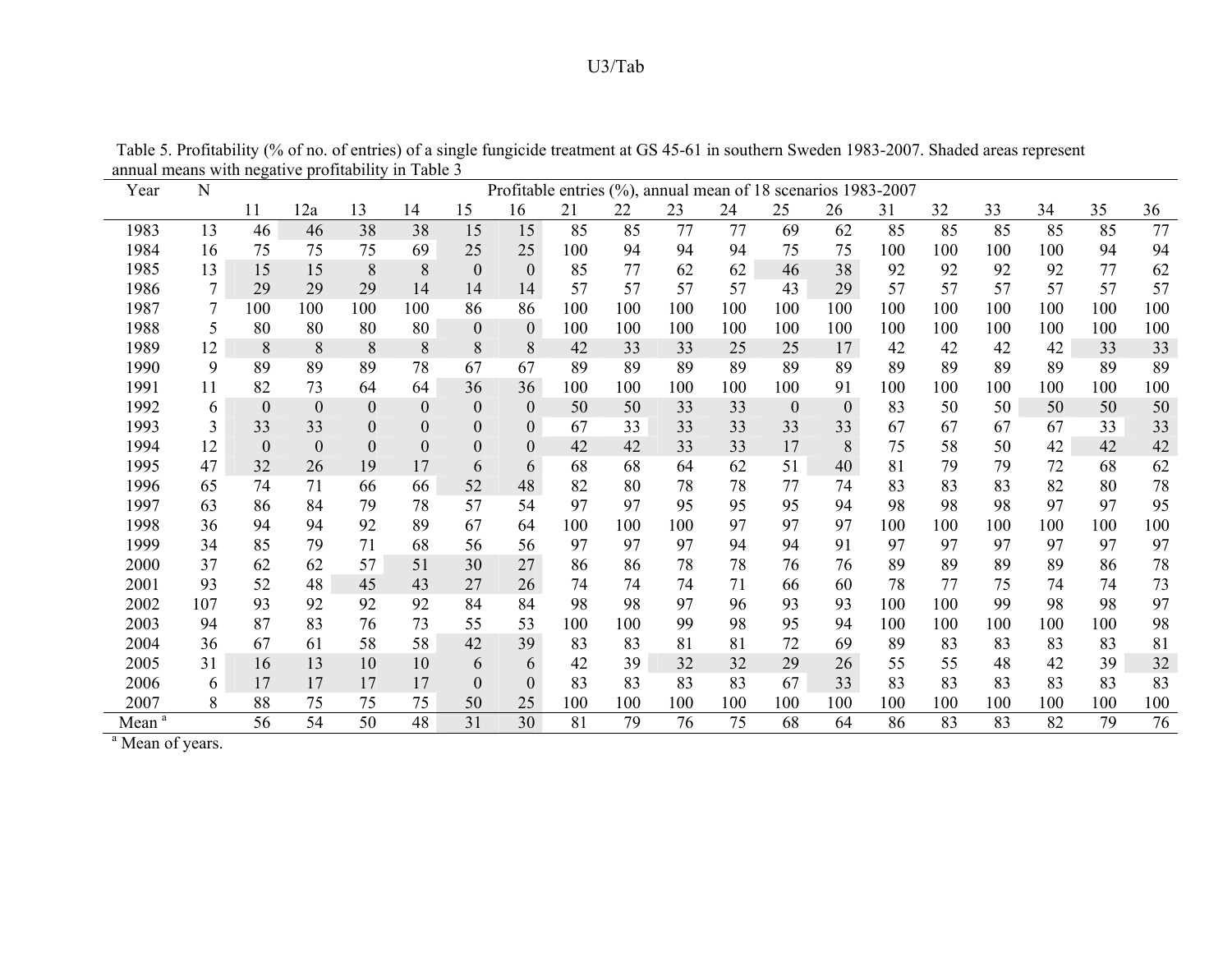| Year              |                |                      | HLW g/L            |                       |                |                      | Protein content %  | $p_{\alpha}$ , $n_{\alpha}$ , $n_{\alpha}$ , $n_{\alpha}$ , $n_{\alpha}$ |                |                      |                    | Hagberg falling number s            |
|-------------------|----------------|----------------------|--------------------|-----------------------|----------------|----------------------|--------------------|--------------------------------------------------------------------------|----------------|----------------------|--------------------|-------------------------------------|
|                   | $N^a$          | Untreat <sup>b</sup> | Treat <sup>c</sup> | Change <sup>d</sup> % | $N^a$          | Untreat <sup>b</sup> | Treat <sup>c</sup> | Change <sup>d <math>\%</math></sup>                                      | $N^a$          | Untreat <sup>b</sup> | Treat <sup>c</sup> | Change <sup>d <math>\%</math></sup> |
| 1983              | 13             | 785                  | 798                | 0                     |                |                      |                    |                                                                          |                |                      |                    |                                     |
| 1984              | 16             | 789                  | 800                | 6                     |                |                      |                    |                                                                          |                |                      |                    |                                     |
| 1985              | 13             | 809                  | 808                | $\theta$              |                |                      |                    |                                                                          |                |                      |                    |                                     |
| 1986              | $\overline{7}$ | 821                  | 820                | $\boldsymbol{0}$      |                |                      |                    |                                                                          |                |                      |                    |                                     |
| 1987              | 7              | 754                  | 777                | 57                    |                |                      |                    |                                                                          |                |                      |                    |                                     |
| 1988              | 5              | 826                  | 832                | $\theta$              |                |                      |                    |                                                                          |                |                      |                    |                                     |
| 1989              | 12             | 829                  | 829                | 0                     | 7              | 11.8                 | 12.0               | $\boldsymbol{0}$                                                         | $\tau$         | 264                  | 260                |                                     |
| 1990              | 9              | 831                  | 833                | $\theta$              | 4              | 10.3                 | 10.7               | $\boldsymbol{0}$                                                         | $\overline{4}$ | 270                  | 270                |                                     |
| 1991              | 11             | 820                  | 824                | 0                     | 8              | 10.6                 | 10.6               | $\boldsymbol{0}$                                                         | 10             | 270                  | 270                |                                     |
| 1992              | 6              | 827                  | 825                | 0                     | 3              | 10.7                 | 10.8               | $\boldsymbol{0}$                                                         | 3              | 270                  | 270                |                                     |
| 1993              | 3              | 821                  | 823                | 0                     |                |                      |                    |                                                                          | $\overline{3}$ | 270                  | 270                |                                     |
| 1994              | 10             | 828                  | 827                | 0                     | $\overline{2}$ | 12.4                 | 12.1               | $\boldsymbol{0}$                                                         |                |                      |                    |                                     |
| 1995              | 41             | 782                  | 788                | $\theta$              | $\overline{3}$ | 10.8                 | 10.5               | 67                                                                       |                |                      |                    |                                     |
| 1996              | 65             | 743                  | 759*               | $20\,$                | 56             | 10.6                 | 10.3               | 9                                                                        |                |                      |                    |                                     |
| 1997              | 49             | 770                  | 787**              | $\,8\,$               | 28             | 10.9                 | 10.5               | $\theta$                                                                 |                |                      |                    |                                     |
| 1998              | 36             | 753                  | 768                | 22                    | 36             | 11.7                 | 11.3               | 6                                                                        | 36             | 329                  | 288*               | 22                                  |
| 1999              | 34             | 710                  | 729                | 15                    | 32             | 11.1                 | 10.7               | 13                                                                       | 32             | 181                  | 167                | 6                                   |
| 2000              | 36             | 716                  | 721                | $\boldsymbol{0}$      | 35             | 12.0                 | 11.9               | $\overline{3}$                                                           | 35             | 254                  | 240                | 17                                  |
| 2001              | 71             | 760                  | 770**              | 17                    | 72             | 10.9                 | 10.8               |                                                                          | 68             | 323                  | 304*               |                                     |
| 2002              | 98             | 726                  | 764***             | 36                    | 98             | 11.4                 | $10.9***$          | 10                                                                       | 71             | 353                  | 327*               |                                     |
| 2003              | 85             | 739                  | 764***             | 22                    | 85             | 12.0                 | 11.7               | $\overline{c}$                                                           | 61             | 364                  | 345                |                                     |
| 2004              | 36             | 750                  | 762*               | 22                    | 36             | 11.9                 | 11.7               | 6                                                                        | 12             | 313                  | 298                |                                     |
| 2005              | 31             | 795                  | 800                | $\theta$              | 31             | 10.5                 | 10.6               | $\mathbf{0}$                                                             | 31             | 349                  | 341                | 0                                   |
| 2006              | 5              | 748                  | 751                | $\boldsymbol{0}$      | 5              | 12.4                 | 12.2               | $\boldsymbol{0}$                                                         | 3              | 307                  | 313                | 0                                   |
| 2007              | 8              | 740                  | 755                | 38                    | 8              | 11.8                 | 11.5               | $\boldsymbol{0}$                                                         | 4              | 256                  | 259                | 0                                   |
| Mean <sup>e</sup> | 771            | 757                  | 773***             | 16                    |                | 11.3                 | $11.1***$          | 6                                                                        |                | 315                  | 296**              | $\overline{\mathbf{4}}$             |
| Mean <sup>f</sup> | 25             | 779                  | 789 ns             |                       |                | 11.3                 | $11.2$ ns          |                                                                          |                | 292                  | 281 ns             |                                     |

Table 6. Influence of fungicide treatment on wheat grain factors (HLW, protein content, Hagberg falling number) that affect the price received by the farmer. Calculated change between fungicide-treated and untreated field plots deriving from payment threshold values (see footnote d)

<sup>a</sup> Number of entries, field trials (1983-1994, 2006-2007) or experimental treatments (1995-2005), untreated and treated respectively.<br><sup>b</sup> Not fungicide-treated plots. <sup>c</sup> Fungicide-treated plots, single treatment during exceeding payment threshold values: HLW ≥740 g/L, protein ≥10.5%, Hagberg falling number ≥200 s. Asterisks (\*, \*\*, \*\*\*) indicate statistically significant differences. <sup>e</sup> Mean of all entries. <sup>f</sup> Mean of years.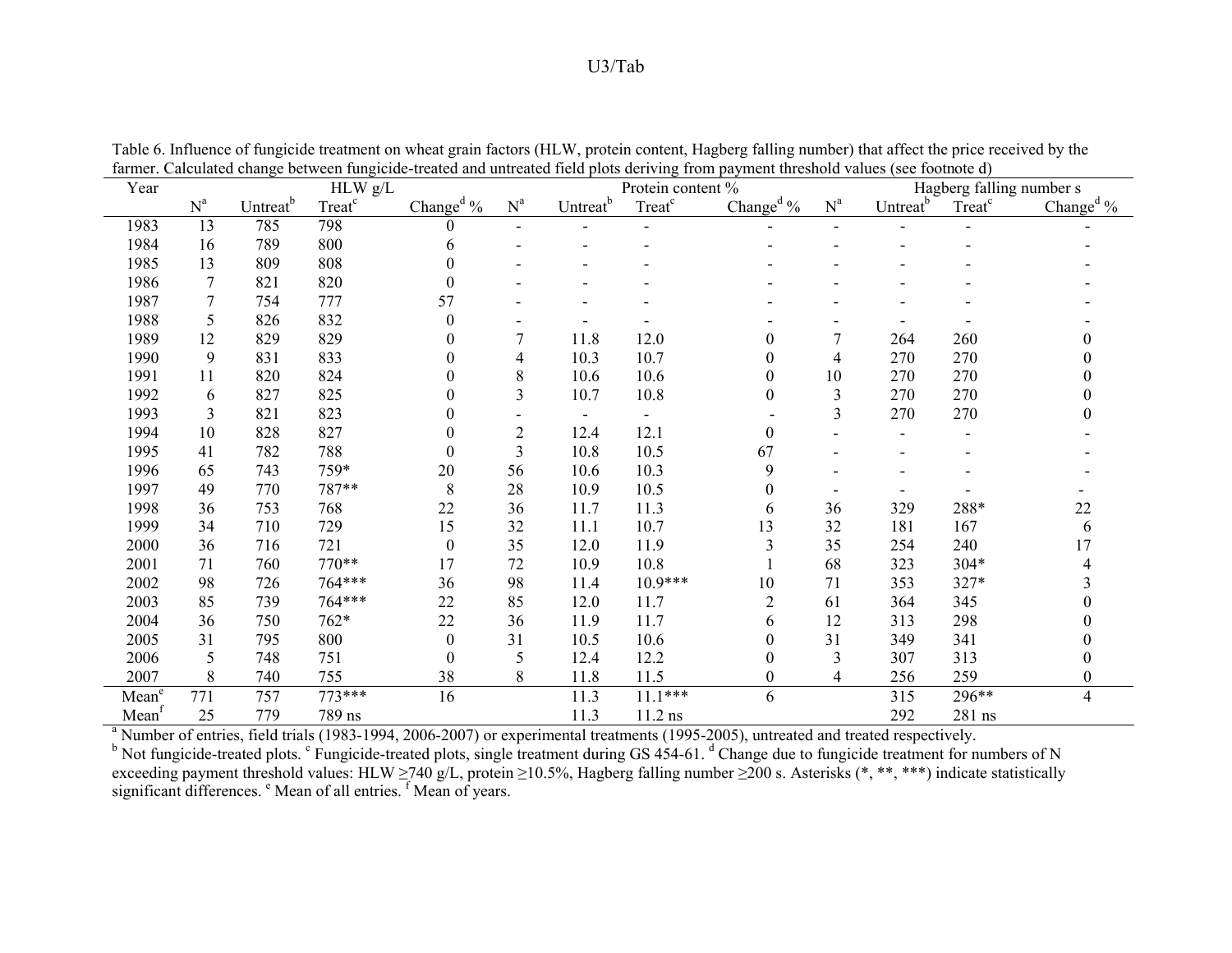| Percent of entries in 10%                      | carried out $1983-2007$ . The net return is divided into TO % steps in decreasing order of net return<br>Net return $\epsilon$ ha <sup>-1</sup> at three fungicide treatment cost levels |                |                |  |  |  |  |  |  |
|------------------------------------------------|------------------------------------------------------------------------------------------------------------------------------------------------------------------------------------------|----------------|----------------|--|--|--|--|--|--|
| steps in descending order                      |                                                                                                                                                                                          |                |                |  |  |  |  |  |  |
| of net return and at                           |                                                                                                                                                                                          |                |                |  |  |  |  |  |  |
| three grain prices                             |                                                                                                                                                                                          |                |                |  |  |  |  |  |  |
|                                                | Low                                                                                                                                                                                      | Medium         | High           |  |  |  |  |  |  |
| Grain price $10 \in dt^{-1}$                   |                                                                                                                                                                                          |                |                |  |  |  |  |  |  |
| $0 - 10\%$                                     | 218 to 113                                                                                                                                                                               | 184 to 79      | 151 to 46      |  |  |  |  |  |  |
| $10 - 20 \%$                                   | 113 to 83                                                                                                                                                                                | 79 to 49       | 46 to 16       |  |  |  |  |  |  |
| $20 - 30 \%$                                   | 83 to 63                                                                                                                                                                                 | 49 to 29       | 16 to $-4$     |  |  |  |  |  |  |
| $30 - 40\%$                                    | 63 to 48                                                                                                                                                                                 | 29 to 14       | $-4$ to $-19$  |  |  |  |  |  |  |
| $40 - 50\%$                                    | 48 to 34                                                                                                                                                                                 | $14$ to $0$    | $-19$ to $-33$ |  |  |  |  |  |  |
| $50 - 60%$                                     | 34 to 23                                                                                                                                                                                 | $0$ to $-12$   | $-33$ to $-45$ |  |  |  |  |  |  |
| $60 - 70 %$                                    | $23$ to $8$                                                                                                                                                                              | $-12$ to $-26$ | $-45$ to $-59$ |  |  |  |  |  |  |
| $70 - 80 \%$                                   | $8$ to $-3$                                                                                                                                                                              | $-26$ to $-37$ | $-59$ to $-70$ |  |  |  |  |  |  |
| $80 - 90 %$                                    | $-4$ to $-20$                                                                                                                                                                            | $-38$ to $-54$ | $-71$ to $-87$ |  |  |  |  |  |  |
| 90-100 %                                       | $< -20$                                                                                                                                                                                  | $< -54$        | $< -87$        |  |  |  |  |  |  |
| Grain price $20 \text{ } \in \text{ } dt^{-1}$ |                                                                                                                                                                                          |                |                |  |  |  |  |  |  |
| $0 - 10\%$                                     | 557 to 310                                                                                                                                                                               | 523 to 276     | 490 to 243     |  |  |  |  |  |  |
| $10 - 20 \%$                                   | 310 to 240                                                                                                                                                                               | 276 to 206     | 243 to 173     |  |  |  |  |  |  |
| $20 - 30%$                                     | 240 to 193                                                                                                                                                                               | 206 to 159     | 173 to 126     |  |  |  |  |  |  |
| $30 - 40 \%$                                   | 193 to 158                                                                                                                                                                               | 159 to 124     | 126 to 91      |  |  |  |  |  |  |
| $40 - 50%$                                     | 158 to 125                                                                                                                                                                               | 124 to 91      | 91 to 58       |  |  |  |  |  |  |
| $50 - 60%$                                     | 125 to 98                                                                                                                                                                                | 91 to 64       | 58 to 31       |  |  |  |  |  |  |
| $60 - 70%$                                     | 98 to 64                                                                                                                                                                                 | 64 to 30       | $31$ to $-3$   |  |  |  |  |  |  |
| $70 - 80 \%$                                   | 64 to 37                                                                                                                                                                                 | 30 to 3        | $-3$ to $-29$  |  |  |  |  |  |  |
| $80 - 90\%$                                    | $35$ to $-3$                                                                                                                                                                             | $1$ to $-37$   | $-32$ to $-70$ |  |  |  |  |  |  |
| 90-100 %                                       | $\langle -3$                                                                                                                                                                             | $< -37$        | $< -70$        |  |  |  |  |  |  |
| Grain price $30 \text{ } \in \text{ } dt^{-1}$ |                                                                                                                                                                                          |                |                |  |  |  |  |  |  |
| $0 - 10\%$                                     | 896 to 507                                                                                                                                                                               | 862 to 473     | 829 to 440     |  |  |  |  |  |  |
| $10 - 20 \%$                                   | 507 to 397                                                                                                                                                                               | 473 to 363     | 440 to 330     |  |  |  |  |  |  |
| $20 - 30 \%$                                   | 397 to 323                                                                                                                                                                               | 363 to 289     | 330 to 256     |  |  |  |  |  |  |
| $30 - 40 \%$                                   | 323 to 268                                                                                                                                                                               | 289 to 234     | 256 to 201     |  |  |  |  |  |  |
| $40 - 50 \%$                                   | 268 to 216                                                                                                                                                                               | 234 to 182     | 201 to 149     |  |  |  |  |  |  |
| $50 - 60%$                                     | 216 to 173                                                                                                                                                                               | 182 to 139     | 149 to 106     |  |  |  |  |  |  |
| $60 - 70%$                                     | 173 to 120                                                                                                                                                                               | 139 to 86      | 106 to 53      |  |  |  |  |  |  |
| $70 - 80%$                                     | 120 to 77                                                                                                                                                                                | 86 to 43       | 53 to 10       |  |  |  |  |  |  |
| $80 - 90 %$                                    | 74 to 14                                                                                                                                                                                 | 40 to -20      | $7$ to $-53$   |  |  |  |  |  |  |
| 90-100 %                                       | < 14                                                                                                                                                                                     | $< -20$        | $< -53$        |  |  |  |  |  |  |

Table 2a. Net return ( $\epsilon$  ha<sup>-1</sup>) at three grain prices and three fungicide treatment cost levels [low  $(33 \in ha^{-1})$ , medium  $(67 \in ha^{-1})$  and high  $(100 \in ha^{-1})$ ] estimated for 771 entries in field trials carried out 1983-2007. The net return is divided into 10 % steps in decreasing order of net return.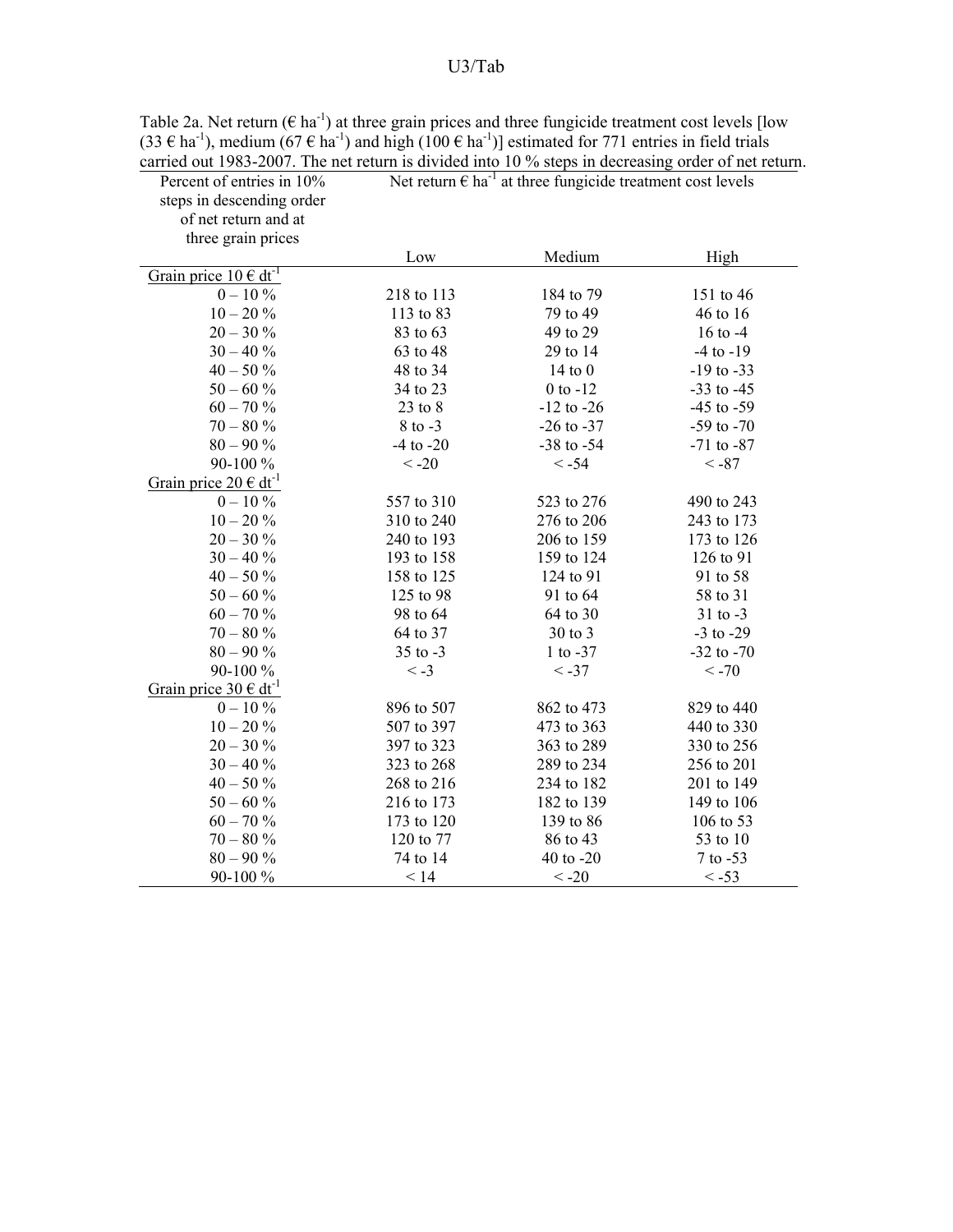Table 2b. Percent no. of profitable entries (net return  $> 0 \in ha^{-1}$ ) and yield increase required to obtain a profitable net return at three grain prices and three fungicide treatment cost levels, low  $(33 \in ha^{-1})$ , medium (67  $\epsilon$  ha<sup>-1</sup>) and high (100  $\epsilon$  ha<sup>-1</sup>) during 1983-2007.

| Grain price      | Percentage of profitable entries at   |        |      |                                | Yield increase $(dt ha^{-1})$ required to |      |  |
|------------------|---------------------------------------|--------|------|--------------------------------|-------------------------------------------|------|--|
|                  | three fungicide treatment cost levels |        |      | obtain a profitable net return |                                           |      |  |
|                  | Low                                   | Medium | High | Low                            | Medium                                    | High |  |
| $10 \in dt^{-1}$ |                                       | 50     | 28   | 4.5                            | 9.                                        | 3.6  |  |
| $20 \in dt^{-1}$ | 89                                    | 80     | 69   | 19                             | 39                                        | 5.8  |  |
| $30 \in dt^{-1}$ |                                       | 86     |      |                                |                                           | 2 7  |  |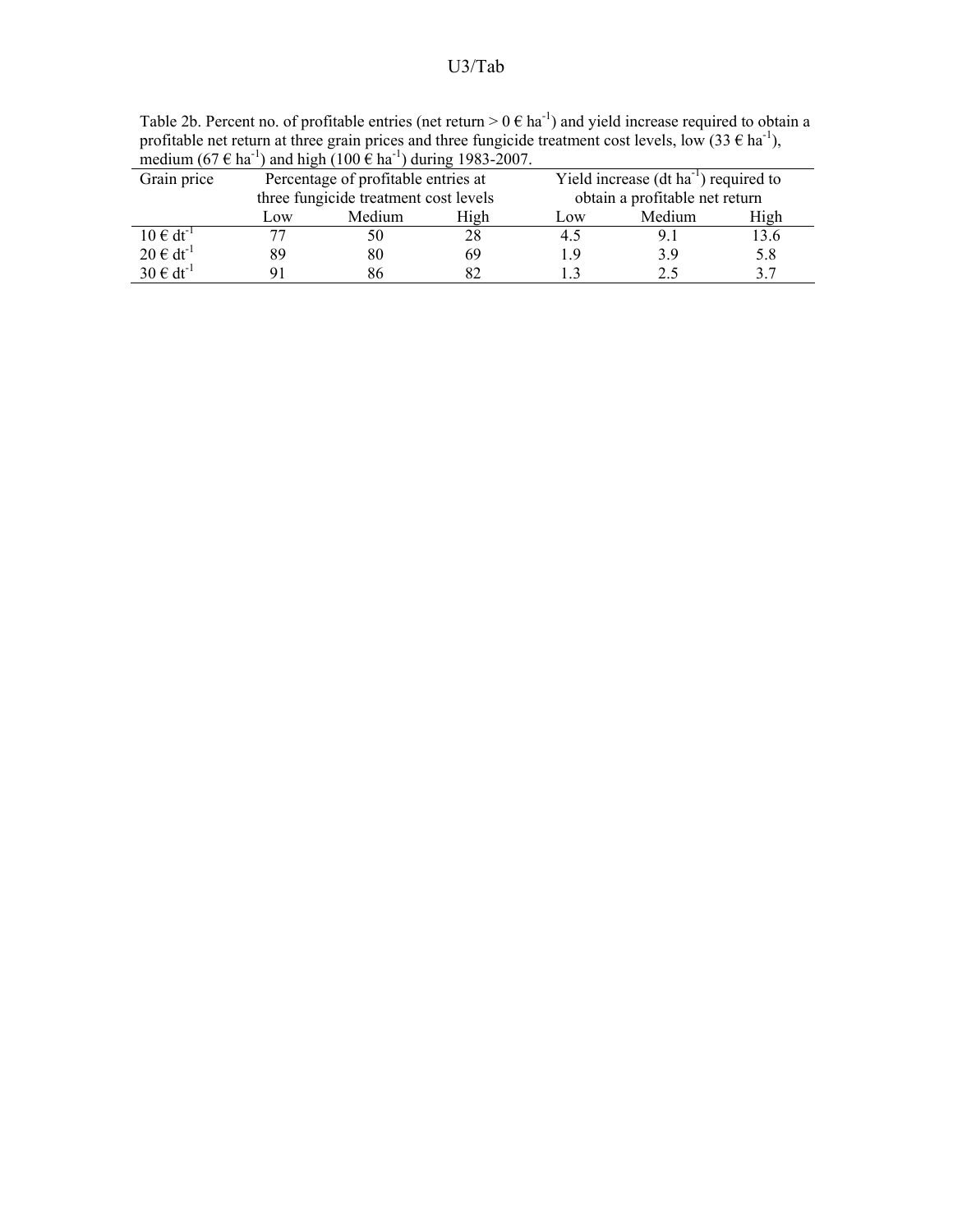Figure 1. Yield (dt ha<sup>-1</sup>) in untreated and fungicide-treated (single treatment at GS 45-61) plots in farmers' fields in southern Sweden, 1983-2007. Bars represent standard deviations. Asterisks before years indicate statistically significant differences between untreated and treated plots. Data from Wiik (2009) and Wiik and Ewaldz (2009).

Figure 2. Variability (as boxplots according to SPSS, Hawkins, 2005) in net return ( $\epsilon$  dt<sup>-1</sup>) in scenario 12a during 1983-2007 with 771 entries. Medians are marked as a horizontal line in the boxes with upper and lower quartiles. T-shaped bars indicate the range, with outliers (●) and extreme outliers (∗).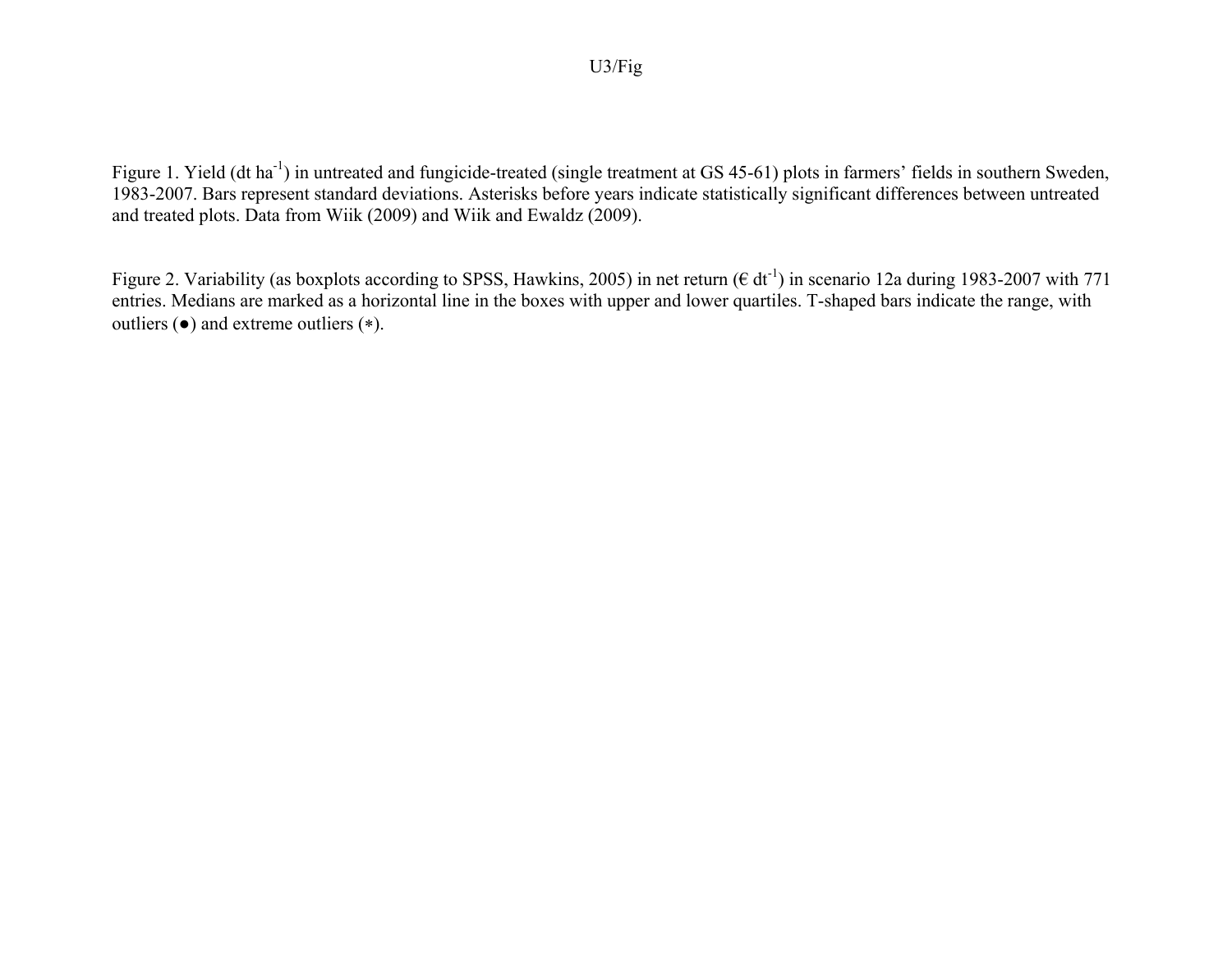# Untreated plots **E**Fungicide-treated plots Yield dt ha<sup>-1</sup> **Yield dt ha-1**  $1983 ^{+1983}$   $1983 ^{+1993}$   $1993$   $1993$   $1993$   $1993$   $1993$   $1993$   $1993$   $1993$   $1993$   $1993$   $1993$   $1993$   $1993$   $1993$   $1993$   $1993$   $1993$   $1993$   $1993$   $1993$   $1993$   $1993$   $1993$   $1993$   $1993$   $1993$   $1993$   $1$



U3/Fig